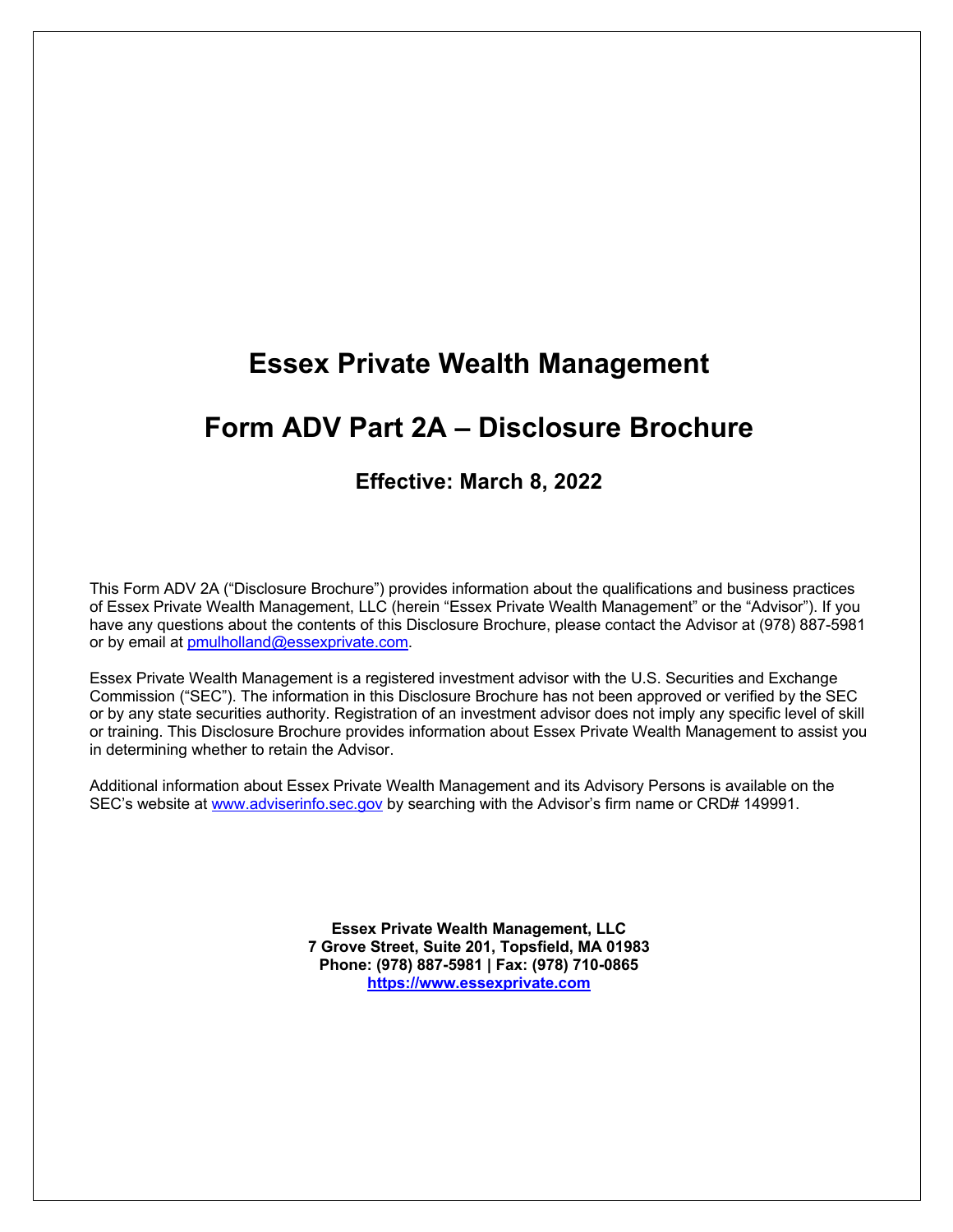## **Item 2 – Material Changes**

Form ADV 2 is divided into two parts: Part 2A (the "Disclosure Brochure") and Part 2B (the "Brochure Supplement"). The Disclosure Brochure provides information about a variety of topics relating to an Advisor's business practices and conflicts of interest. The Brochure Supplement provides information about the Advisory Persons of Essex Private Wealth Management. For convenience, the Advisor has combined these documents into a single disclosure document.

Essex Private Wealth Management believes that communication and transparency are the foundation of its relationship with clients and will continually strive to provide you with complete and accurate information at all times. Essex Private Wealth Management encourages all current and prospective clients to read this Disclosure Brochure and discuss any questions you may have with the Advisor.

#### Material Changes

The following material changes have been made to Disclosure Brochure since the last filing and distribution to Clients:

- The Advisor no longer engages solicitors. Please see Item 14 for additional information,
- Brian Woodland has been appointed President of the Advisor.

#### Future Changes

From time to time, the Advisor may amend this Disclosure Brochure to reflect changes in business practices, changes in regulations or routine annual updates as required by the securities regulators. This complete Disclosure Brochure or a Summary of Material Changes shall be provided to you annually and if a material change occurs in the business practices of Essex Private Wealth Management.

At any time, you may view the current Disclosure Brochure on-line at the SEC's Investment Adviser Public Disclosure website at http://adviserinfo.sec.gov by searching with the Advisor's firm name or CRD# 149991. You may also request a copy of this Disclosure Brochure at any time, by contacting the Advisor at (978) 887-5981 or by email at pmulholland@essexprivate.com.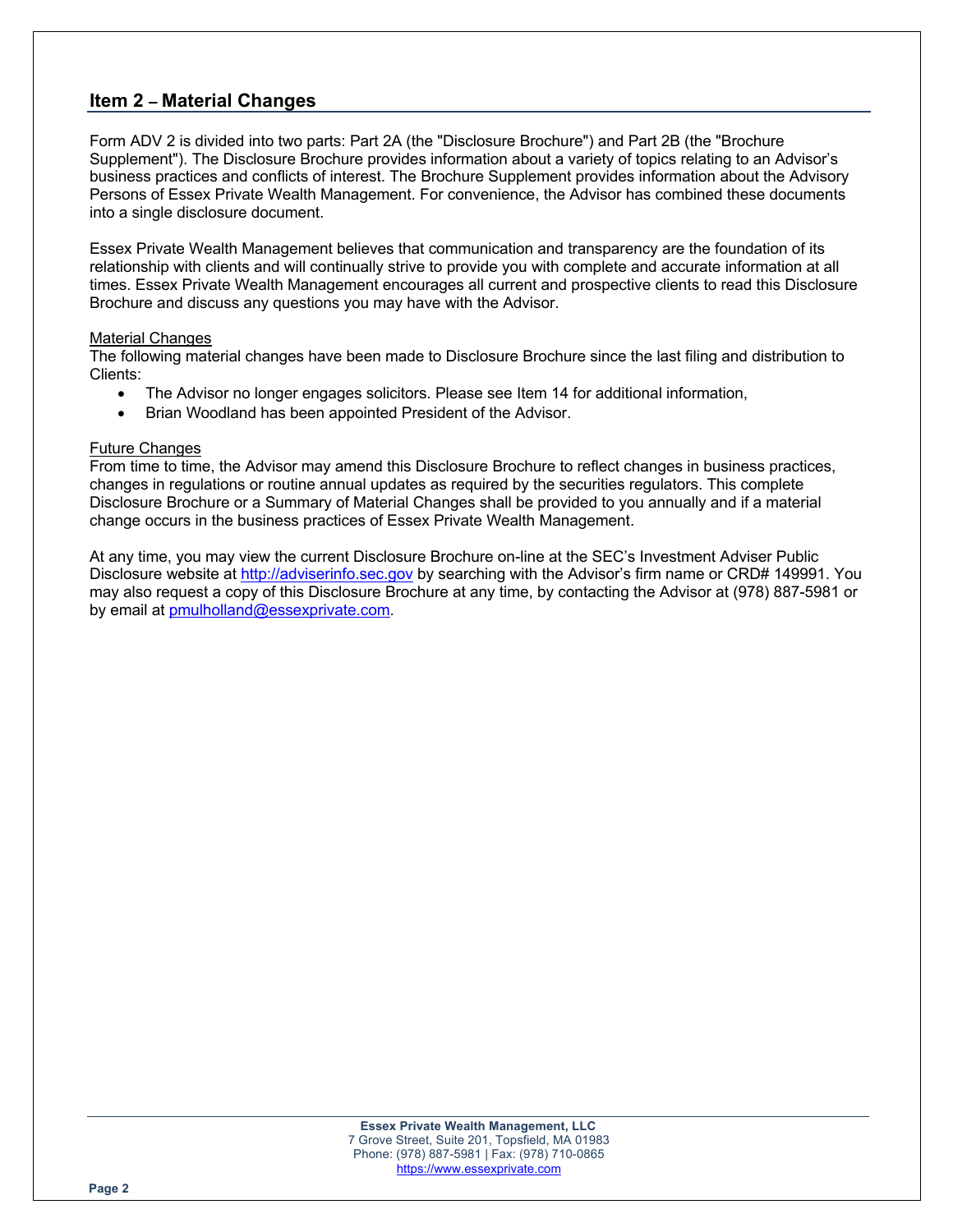# Item 3 - Table of Contents

| Item 11 - Code of Ethics, Participation in Client Transactions and Personal Trading 11 |  |
|----------------------------------------------------------------------------------------|--|
|                                                                                        |  |
|                                                                                        |  |
|                                                                                        |  |
|                                                                                        |  |
|                                                                                        |  |
|                                                                                        |  |
|                                                                                        |  |
|                                                                                        |  |
|                                                                                        |  |
|                                                                                        |  |
|                                                                                        |  |
|                                                                                        |  |
|                                                                                        |  |
|                                                                                        |  |
|                                                                                        |  |
|                                                                                        |  |
|                                                                                        |  |
|                                                                                        |  |
|                                                                                        |  |
|                                                                                        |  |
|                                                                                        |  |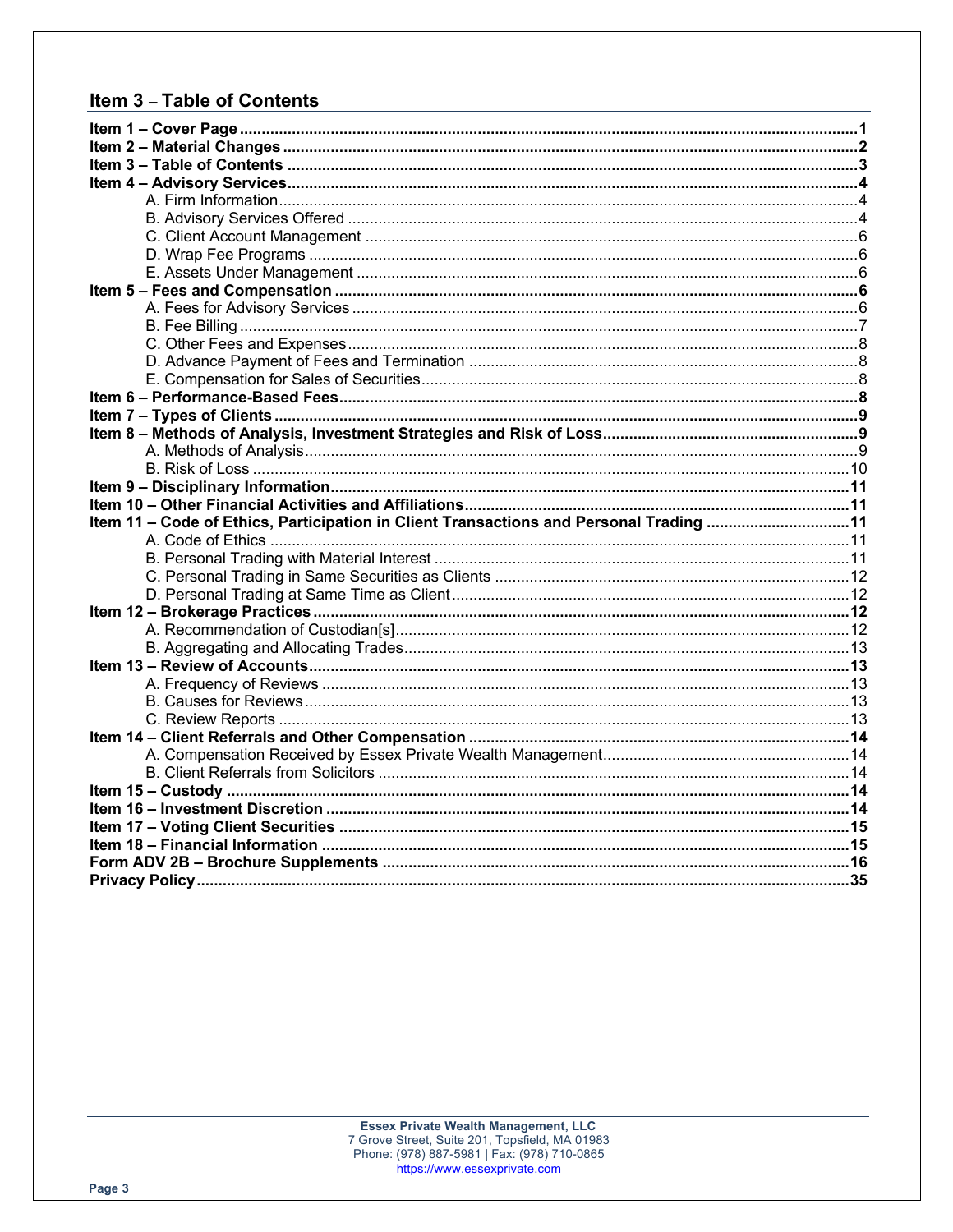## **Item 4 – Advisory Services**

### **A. Firm Information**

Essex Private Wealth Management, LLC (herein "Essex Private Wealth Management" or the "Advisor") is a registered investment advisor with the U.S. Securities and Exchange Commission ("SEC"), which is organized as a Limited Liability Company ("LLC") under the laws of the Commonwealth of Massachusetts. Essex Private Wealth Management was founded in 2009 by Brian A. Woodland (Managing Member) and is owned by Huntwicke Capital Group, Inc., the parent company and is operated by Mr. Woodland and Peter E. Mullholland (Chief Investment Officer and Chief Compliance Officer). This Disclosure Brochure provides information regarding the qualifications, business practices, and the advisory services provided by Essex Private Wealth Management.

## **B. Advisory Services Offered**

Essex Private Wealth Management offers advisory services to individuals, high net worth individuals, trusts, estates, retirement plans and charitable organizations (each referred to as a "Client").

The Advisor serves as a fiduciary to Clients, as defined under the applicable laws and regulations. As a fiduciary, the Advisor upholds a duty of loyalty, fairness and good faith towards each Client and seeks to mitigate potential conflicts of interest. Essex Private Wealth Management's fiduciary commitment is further described in the Advisor's Code of Ethics. For more information regarding the Code of Ethics, please see Item 11 – Code of Ethics, Participation or Interest in Client Transactions and Personal Trading.

#### Wealth Management Services

Essex Private Wealth Management may provide Clients with wealth management services, which generally includes a broad range of comprehensive financial planning services in connection with discretionary management of investment portfolios. These services are described below.

#### Investment Management Services

Essex Private Wealth Management provides customized investment advisory solutions for its Clients. This is achieved through continuous personal Client contact and interaction while providing both discretionary and nondiscretionary investment management services. Essex Private Wealth Management works with each Client to identify their investment goals and objectives as well as risk tolerance and financial situation in order to create an investment strategy. Essex Private Wealth Management will then construct a portfolio primarily consisting of mutual funds and exchange-traded funds ("ETFs"). In addition, from time-to-time, Essex Private Wealth Management may utilize individual stocks and bonds, U.S. government securities, inverse ETFs and other investments as necessary to achieve the Client's investment goals. The Advisor may retain certain legacy investments based on portfolio fit and/or tax considerations.

Essex Private Wealth Management's investment strategies are primarily long-term focused, but the Advisor may buy, sell or re-allocate positions that have been held for less than one year to meet the objectives of the Client or due to market conditions. Essex Private Wealth Management will construct, implement and monitor the portfolio to ensure it meets the goals, objectives, circumstances, and risk tolerance agreed to by the Client. Each Client will have the opportunity to place reasonable restrictions on the types of investments to be held in their respective portfolio, subject to the acceptance by the Advisor.

Essex Private Wealth Management evaluates and selects investments for inclusion in Client portfolios only after applying their internal due diligence process. Essex Private Wealth Management may recommend, on occasion, redistributing investment allocations to diversify the portfolio. Essex Private Wealth Management may recommend specific positions to increase sector or asset class weightings. The Advisor may recommend employing cash positions as a possible hedge against market movement. Essex Private Wealth Management may recommend selling positions for reasons that include, but are not limited to, harvesting capital gains or losses, business or sector risk exposure to a specific security or class of securities, overvaluation or overweighting of the position[s] in the portfolio, change in risk tolerance of Client, generating cash to meet Client needs, or any risk deemed unacceptable for the Client's risk tolerance.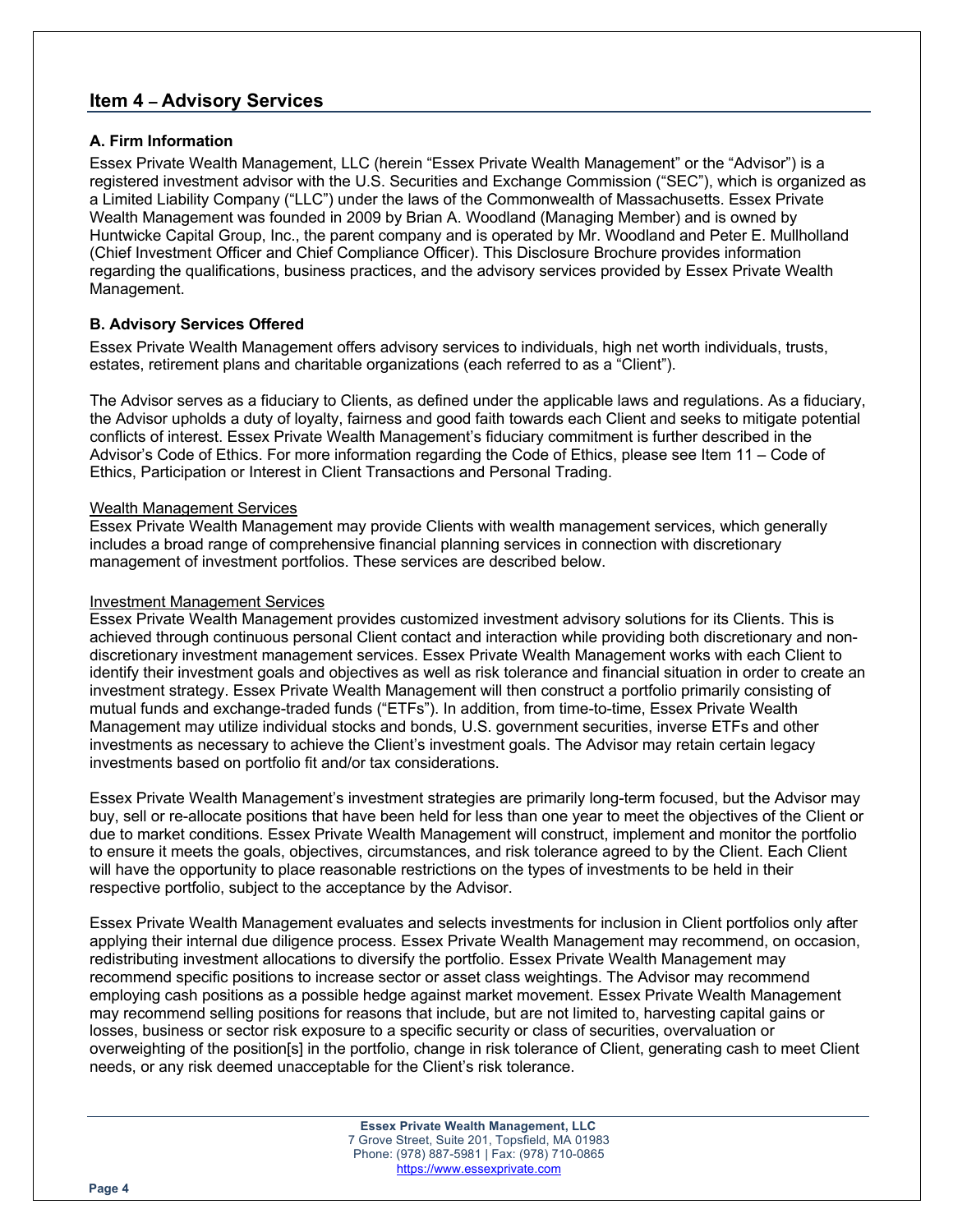All Client assets will be managed within their designated account[s] at the Custodian, pursuant to the terms of the investment advisory agreement. For additional information, please see Item 12 – Brokerage Practices and Item 15 – Custody.

*Retirement Accounts –* When the Advisor provides investment advice to Clients regarding ERISA retirement accounts or individual retirement accounts ("IRAs"), the Advisor is a fiduciary within the meaning of Title I of the Employee Retirement Income Security Act ("ERISA") and/or the Internal Revenue Code ("IRC"), as applicable, which are laws governing retirement accounts. When deemed to be in the Client's best interest, the Advisor will provide investment advice to a Client regarding a distribution from an ERISA retirement account or to roll over the assets to an IRA, or recommend a similar transaction including rollovers from one ERISA sponsored Plan to another, one IRA to another IRA, or from one type of account to another account (e.g. commission-based account to fee-based account). Such a recommendation creates a conflict of interest if the Advisor will earn a new (or increase its current) advisory fee as a result of the transaction. No client is under any obligation to roll over a retirement account to an account managed by the Advisor.

#### Financial Planning Services

Essex Private Wealth Management will typically provide a variety of financial planning services to individuals and families, as a part of its wealth management services or pursuant to a written financial planning agreement. Services are offered in several areas of a Client's financial situation, depending on their goals or objectives. Generally, such financial planning services will involve preparing a financial plan or rendering a financial consultation for Clients. This planning may encompass one or more areas of need, including, but not limited to investment planning, retirement planning, personal savings, education savings and other areas of a Client's financial situation.

A financial plan developed for or financial consultation rendered to the Client will usually include general recommendations for a course of activity or specific actions to be taken by the Client. For example, recommendations may be made that the Client start or revise their investment programs, commence or alter retirement savings, establish education savings and/or charitable giving programs. Essex Private Wealth Management may also refer Clients to an accountant, attorney or another specialist, as appropriate for their unique situation. For certain financial planning engagements, the Advisor will provide a written summary of Client's financial situation, observations, and recommendations. For consulting or ad-hoc engagements, the Advisor may not provide a written summary. Plans or consultations are typically completed within six months of contract date, assuming all information and documents requested are provided promptly.

Financial planning recommendations pose a conflict between the interests of the Advisor and the interests of the Client. For example, the Advisor has an incentive to recommend that Clients engage the Advisor for investment management services or to increase the level of investment assets with the Advisor, as it would increase the advisory fees paid to the Advisor. Clients are not obligated to implement any recommendations made by the Advisor or maintain an ongoing relationship with the Advisor. If the Client elects to act on any of the recommendations made by the Advisor, the Client is under no obligation to implement the transaction through the Advisor.

#### Retirement Plan Advisory Services

Essex Private Wealth Management provides advisory services on behalf of company retirement plans (each a "Plan") and the company/sponsor (the "Plan Sponsor"). The Advisor's retirement plan advisory services are designed to assist the Plan Sponsor in meeting its fiduciary obligations to the Plan and Plan Participants. Each engagement is customized to the needs of the Plan and Plan Sponsor. Services generally include:

- Vendor Analysis
- Plan Participant Enrollment and Education Tracking
- Investment Policy Statement ("IPS") Design and Monitoring
- Investment Management
- Performance Reporting
- Ongoing Investment Recommendation and Assistance
- ERISA 404(c) Assistance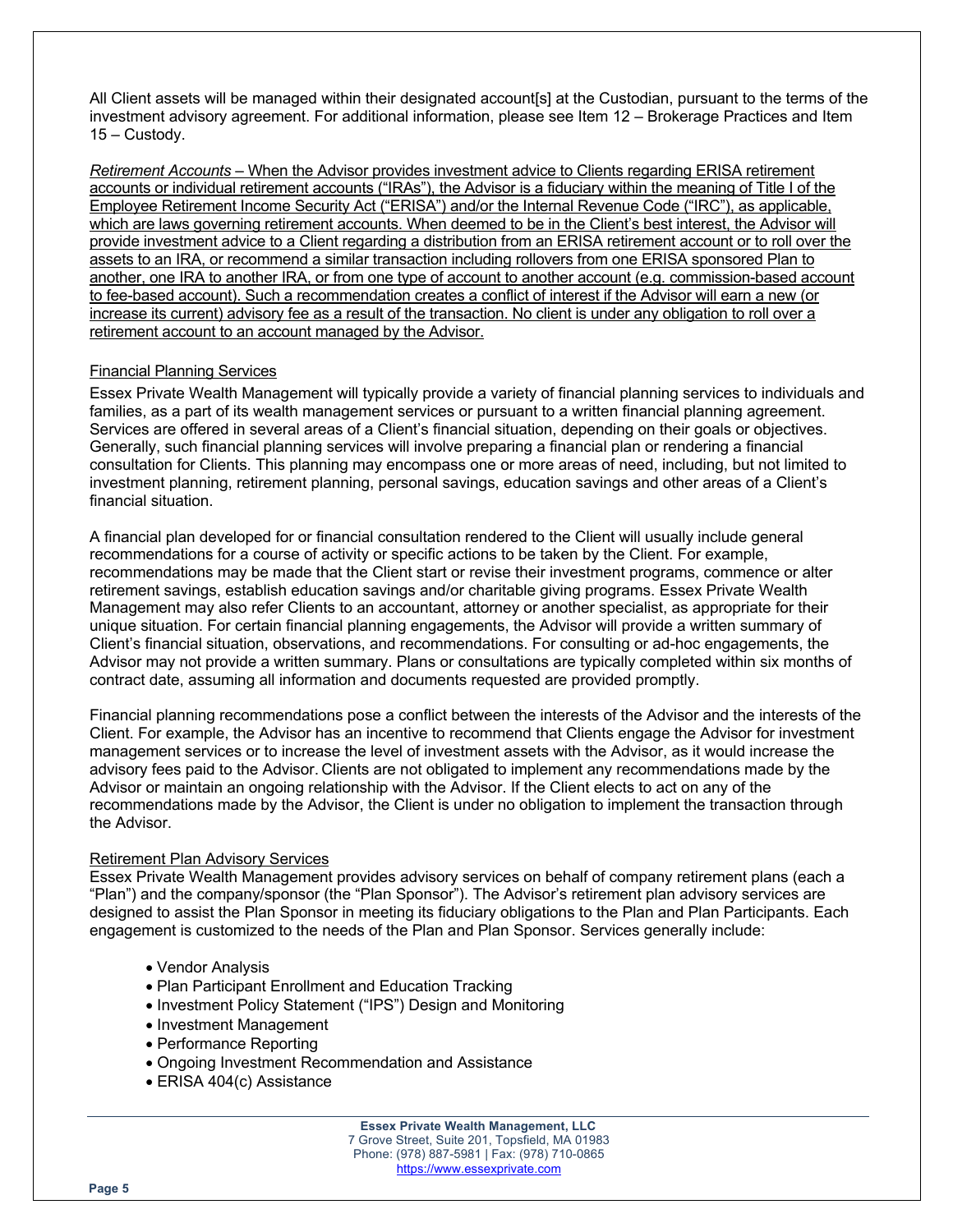• Benchmarking Services

These services are provided by Essex Private Wealth Management serving in the capacity as a fiduciary under the Employee Retirement Income Security Act of 1974, as amended ("ERISA"). The Advisor may serve as either a 3(21) Fiduciary (non-discretionary) or a 3(38) Fiduciary, assuming investment discretion over Plan assets. In accordance with ERISA Section 408(b)(2), the Plan Sponsor is provided with a written description of Essex Private Wealth Management's fiduciary status, the specific services to be rendered and all direct and indirect compensation the Advisor reasonably expects under the engagement.

#### **C. Client Account Management**

Prior to engaging Essex Private Wealth Management to provide investment advisory services, each Client is required to enter into one or more advisory agreements with the Advisor that define the terms, conditions, authority and responsibilities of the Advisor and the Client. These services may include:

- Establishing an Investment Strategy Essex Private Wealth Management, in connection with the Client, will develop a strategy that seeks to achieve the Client's goals and objectives.
- Asset Allocation Essex Private Wealth Management will develop a strategic asset allocation investment strategy that is targeted to meet the investment objectives, time horizon, financial situation and tolerance for risk for each Client.
- Portfolio Construction Essex Private Wealth Management will develop a portfolio for the Client that is intended to meet the stated goals and objectives of the Client.
- Investment Management and Supervision Essex Private Wealth Management will provide investment management and ongoing oversight of the Client's investment portfolio.

#### **D. Wrap Fee Programs**

Essex Private Wealth Management does not manage or place Client assets into a wrap fee program. Investment management services are provided directly by Essex Private Wealth Management.

#### **E. Assets Under Management**

As of December 31, 2021, Essex Private Wealth Management manages \$476,557,038 in Client assets, \$465,089,643 of which are managed on a discretionary basis and \$11,467,395 on a non-discretionary basis. Clients may request more current information at any time by contacting the Advisor.

## **Item 5 – Fees and Compensation**

The following paragraphs detail the fee structure and compensation methodology for services provided by the Advisor. Each Client shall sign one or more advisory agreements that detail the responsibilities of Essex Private Wealth Management and the Client.

#### **A. Fees for Advisory Services**

#### Wealth Management Services

For Clients engaged for comprehensive wealth management services, the Client will be charged a single combined fee for investment management and financial planning services based on the market value of assets under management.

#### Investment Management Services

Investment advisory fees are paid quarterly, in advance of each calendar quarter, pursuant to the terms of the advisory agreement. Fees are based on the market value of assets under management at the end of the prior quarter. Advisory fees range from 1.00% to 0.50% based on the following schedule:

| <b>Assets Under Management</b> | <b>Annual Rate</b> |
|--------------------------------|--------------------|
| First \$500,000                | $1.00\%$           |
| Next \$500,000                 | $0.80\%$           |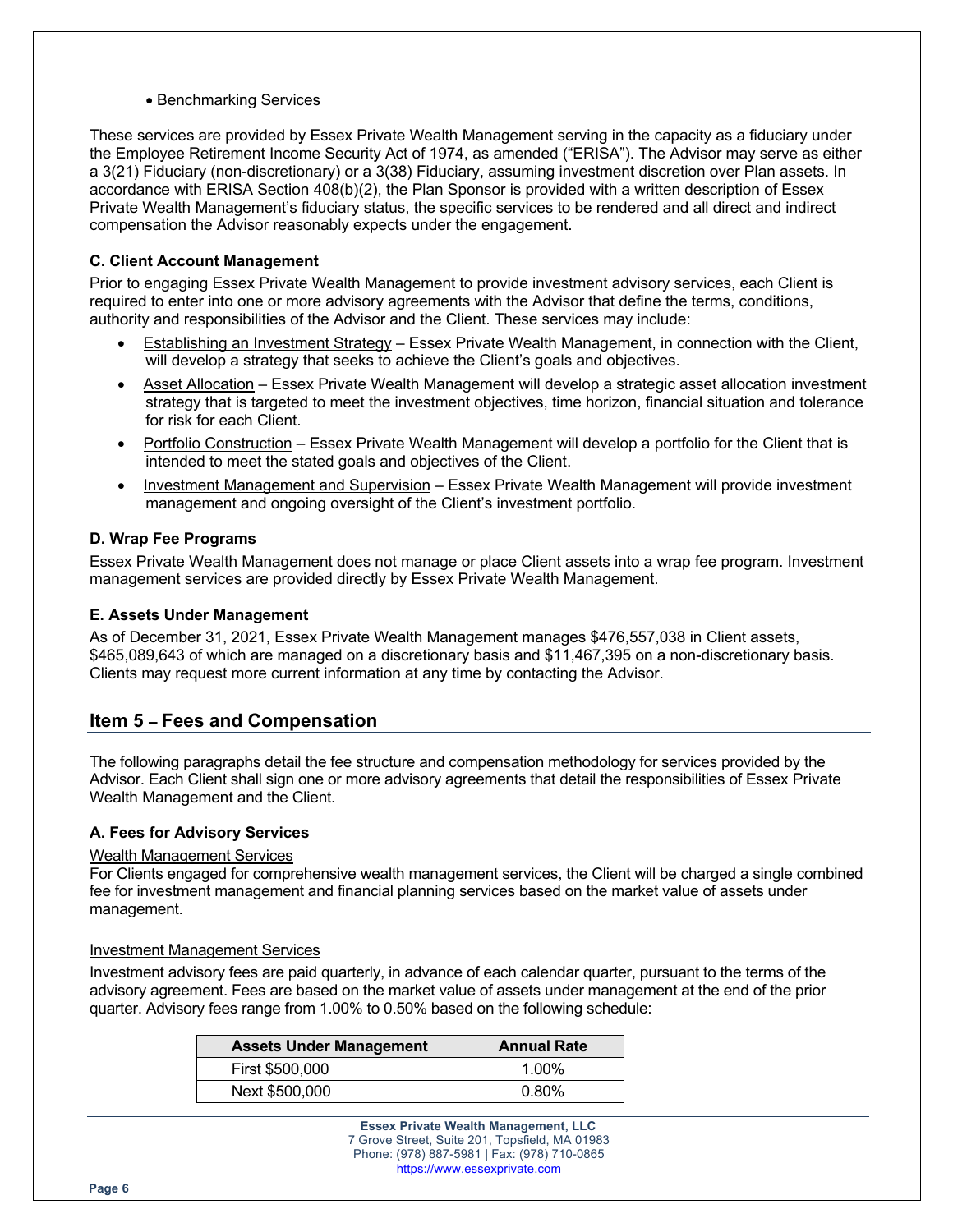| Next \$2,000,000 | $0.70\%$   |
|------------------|------------|
| Next \$1,000,000 | $0.60\%$   |
| Next \$1,000,000 | $0.50\%$   |
| Over \$5,000,000 | Negotiable |

Certain Clients, including legacy Clients, may have a fee schedule and billing methodology that differs from above. The advisory fee in the first quarter of service is prorated to the inception date of the account[s] to the end of the first quarter. At the end of the first quarter, the Client is billed for the first quarter's prorated fee as well as the next quarter's fee. Fees are negotiable at the sole discretion of the Advisor. In addition, the Client may be billed at a fixed fee rather than a percentage of assets under management. At no time will the fixed fee exceed the annual rate disclosed in the fee schedule disclosed above. The Client's fees will take into consideration the aggregate assets under management with Advisor. All securities held in accounts managed by Essex Private Wealth Management will be independently valued by the Custodian. Essex Private Wealth Management will conduct periodic reviews of the Custodian's valuations.

The Advisor's fee is exclusive of, and in addition to, any applicable securities transaction and custody fees, and other related costs and expenses described in Item 5.C below, which may be incurred by the Client. However, the Advisor shall not receive any portion of these commissions, fees, and costs.

#### Financial Planning Services

Essex Private Wealth Management offers standalone financial planning services on an hourly basis at a rate of \$250. Fees may be negotiable depending on the nature and complexity of each Client's circumstances. An estimate for total hours and overall cost will be provided to the Client prior to engaging for these services.

#### Retirement Plan Advisory Services

Fees for retirement plan advisory services are charged an annual asset-based fee up to 1.00%, billed quarterly in advance, pursuant to the terms of the agreement. Retirement plan fees are based on the market value of assets under management at the end of the prior calendar quarter. Fees are negotiable based on the size and complexity of the Plan.

#### **B. Fee Billing**

#### Investment Management Services

Advisory fees for investment management will be calculated by the Advisor or its delegate and deducted from the Client's account[s] at the Custodian. The Advisor or its delegate shall send an invoice to the Custodian indicating the amount of the fees to be deducted from the Client's account[s] at the respective quarter-end date. The amount due is calculated by applying the quarterly rate (annual rate divided by 4) to the total assets under management with Essex Private Wealth Management at the end of the prior quarter. Clients will be provided with a statement, at least quarterly, from the Custodian reflecting deduction of the advisory fee. It is the responsibility of the Client to verify the accuracy of these fees as listed on the Custodian's brokerage statement as the Custodian does not assume this responsibility. Clients provide written authorization permitting advisory fees to be deducted by Essex Private Wealth Management directly from their accounts held by the Custodian as part of the advisory agreement and separate account forms provided by the Custodian. If so desired, the Client may choose to be billed directly by Essex Private Wealth Management for fees.

#### Financial Planning Services

Financial planning fees are invoiced up to fifty percent (50%) upon execution of the financial planning agreement with the remaining balance due upon the completion of the engagement deliverable[s].

#### Retirement Plan Advisory Services

Fees may be directly invoiced to the Plan Sponsor or deducted from the assets of the Plan, depending on the terms of the retirement plan advisory agreement.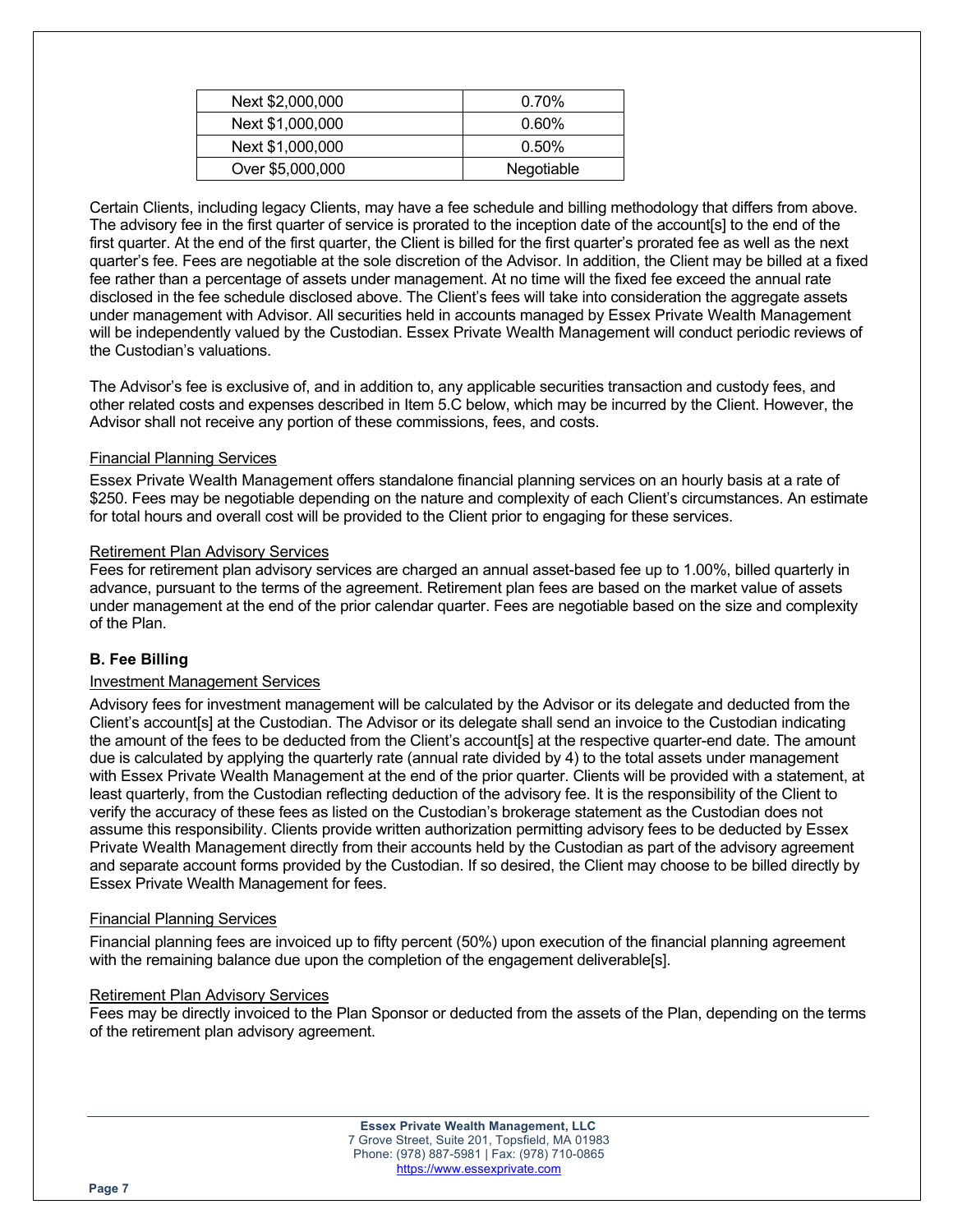#### **C. Other Fees and Expenses**

Clients may incur certain fees or charges imposed by third parties, other than Essex Private Wealth Management, in connection with investment made on behalf of the Client's account[s]. The Client is responsible for all custody and securities execution fees charged by the Custodian, if applicable. The Advisor's recommended custodian does not charge securities transaction fees for ETFs and equity trades in Client accounts, but does charge for mutual funds and other types of investments. The advisory fee charged by Essex Private Wealth Management is separate and distinct from these custody and execution fees.

In addition, all fees paid to Essex Private Wealth Management for advisory services are separate and distinct from the expenses charged by mutual funds and ETFs to their shareholders, if applicable. These fees and expenses are described in each fund's prospectus. These fees and expenses will generally be used to pay management fees for the funds, other fund expenses, account administration (e.g., custody, brokerage and account reporting), and a possible distribution fee. A Client may be able to invest in these products directly, without the services of Essex Private Wealth Management, but would not receive the services provided by Essex Private Wealth Management which are designed, among other things, to assist the Client in determining which products or services are most appropriate to each Client's financial condition and objectives. Accordingly, the Client should review both the fees charged by the fund[s] and the fees charged by Essex Private Wealth Management to fully understand the total fees to be paid.

#### **D. Advance Payment of Fees and Termination**

#### Investment Management Services

Essex Private Wealth Management is compensated for its investment management services in advance of the quarter in which services are rendered. Either party may terminate the investment advisory agreement, at any time, by providing advance written notice to the other party. The Client may also terminate the advisory agreement within five (5) business days of signing the Advisor's agreement at no cost to the Client. After the five-day period, the Client will incur charges for bona fide advisory services rendered to the point of termination and such fees will be due and payable by the Client. Upon termination, any unearned, prepaid advisory fees will be refunded to the Client. The Client's advisory agreement with the Advisor is non-transferable without the Client's prior consent.

#### Financial Planning Services

Essex Private Wealth Management may be partially compensated for its financial planning services before commencing the engagement. Either party may terminate a planning agreement, at any time, by providing written notice to the other party within five (5) business days of signing the Advisor's financial planning agreement. Upon termination, the Client will incur charges for bona fide advisory services rendered to the point of termination and such fees will be due and payable by the Client. Any unearned, prepaid fees will be refunded to the Client. The Client's financial planning agreement with the Advisor is non-transferable without the Client's prior consent.

#### Retirement Plan Advisory Services

Essex Private Wealth Management is compensated for its retirement plan advisory services in advance of the quarter in which services are rendered. Either party may terminate the retirement plan advisory agreement at any time, by providing advance written notice to the other party. Upon termination, the Client will incur charges for bona fide advisory services rendered to the point of termination and such fees will be due and payable by the Client and the Advisor will refund any unearned, prepaid investment advisory fees from the effective date of termination to the end of the calendar quarter. The Client's retirement plan advisory agreement with the Advisor is nontransferable without the Client's prior consent.

#### **E. Compensation for Sales of Securities**

Essex Private Wealth Management does not buy or sell securities and does not receive any compensation for securities transactions in any Client account, other than the investment advisory fees noted above.

Advisory Persons are also registered representatives of Huntwicke Securities, LLC ("Huntwicke Securities") an affiliated broker-dealer. Huntwicke Securities is a registered broker-dealer (CRD No. 146993), member FINRA, SIPC. In one's separate capacity as a registered representative of Huntwicke Securities, an Advisory Person will implement securities transactions under Huntwicke Securities and not through Essex Private Wealth Management. In such instances, an Advisory Person and certain members of the Advisor's management will receive commissionbased compensation in connection with the purchase and sale of securities, including 12b-1 fees for the sale of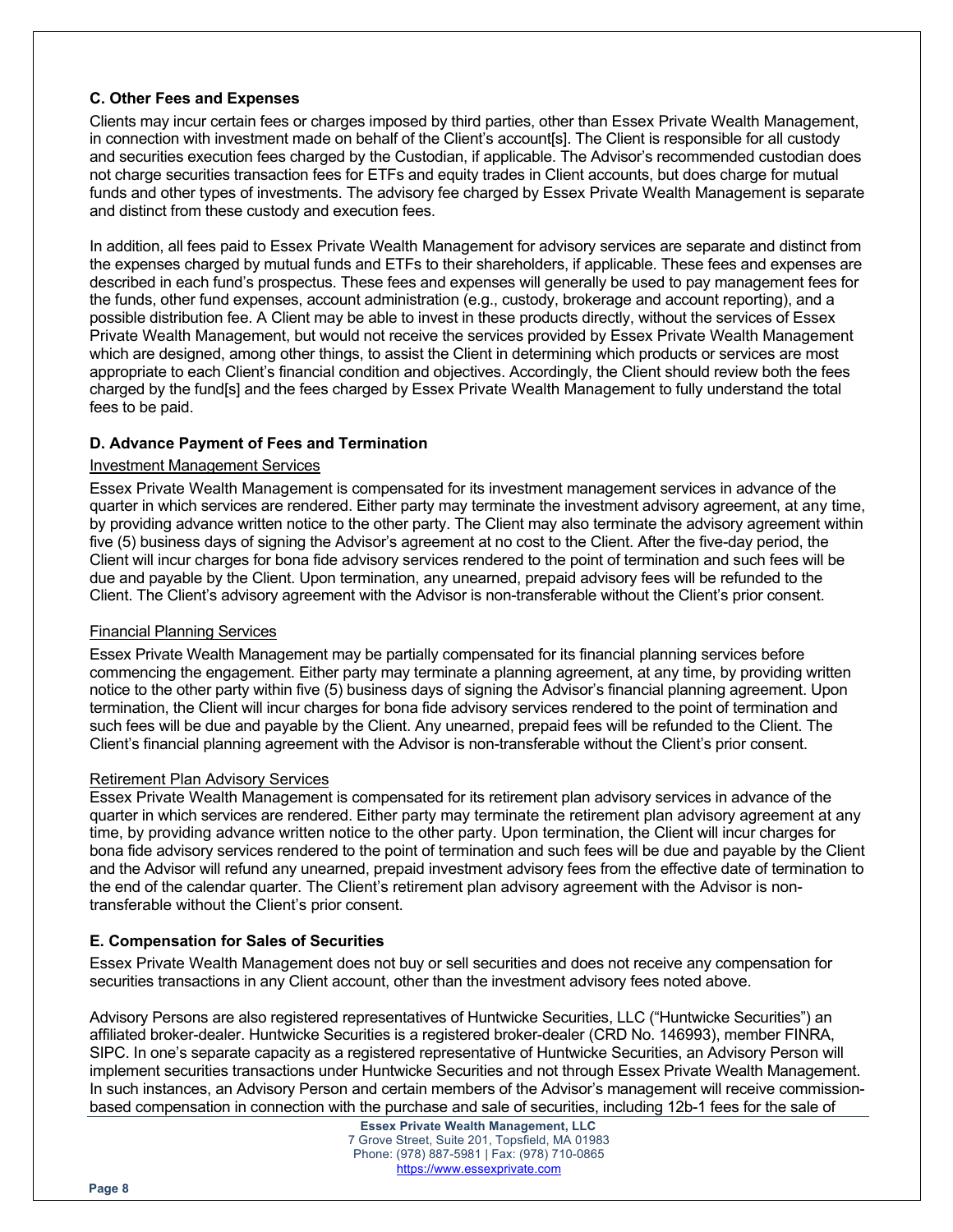investment company products. Compensation earned by an Advisory Person in one's capacity as a registered representative is separate and in addition to the Advisor's fees. This practice presents a conflict of interest because an Advisory Person who is a registered representative has an incentive to effect securities transactions for the purpose of generating commissions rather than solely based on the Client. Clients are not obligated to implement any recommendation provided by the Advisor nor Advisory Persons. Neither the Advisor nor Advisory Persons will earn ongoing investment advisory fees in connection with any products or services implemented in the Advisory Person's separate capacity as a registered representative. Please see Item 10 – Other Financial Industry Activities and Affiliations.

## **Item 6 – Performance-Based Fees**

Essex Private Wealth Management does not charge performance-based fees for its investment advisory services. The fees charged by Essex Private Wealth Management are as described in Item 5 above and are not based upon the capital appreciation of the funds or securities held by any Client.

Essex Private Wealth Management does not manage any proprietary investment funds or limited partnerships (for example, a mutual fund or a hedge fund) and has no financial incentive to recommend any particular investment options to its Clients.

# **Item 7 – Types of Clients**

Essex Private Wealth Management provides advisory services to individuals, high net worth individuals, trusts, estates, retirement plans and charitable organizations. The amount of each type of Client is available on the Advisor's Form ADV Part 1A. These amounts may change over time and are updated at least annually by the Advisor. Essex Private Wealth Management generally requires a minimum relationship size of \$50,000, which may be reduced at the sole discretion of the Advisor.

# **Item 8 – Methods of Analysis, Investment Strategies and Risk of Loss**

#### **A. Methods of Analysis**

Essex Private Wealth Management employs fundamental and technical analysis methods in developing investment strategies for its Clients. Research and analysis from Essex Private Wealth Management are derived from numerous sources, including financial media companies, third-party research materials, Internet sources, and review of company activities, including annual reports, prospectuses, press releases and research prepared by others.

*Mutual fund analysis* reviews all current mutual fund holdings for the firm in addition to, individual account[s] for share class conversions for suitability towards the Client goals. The Advisor will then identify the fund family funds with the institutional or the Advisor share class availability. The Advisor monitors these funds to determine if the Client would benefit from a share class conversion.

*Fundamental analysis* utilizes economic and business indicators as investment selection criteria. These criteria are generally ratios and trends that may indicate the overall strength and financial viability of the entity being analyzed. Assets are deemed suitable if they meet certain criteria to indicate that they are a strong investment with a value discounted by the market. While this type of analysis helps the Advisor in evaluating a potential investment, it does not guarantee that the investment will increase in value. Assets meeting the investment criteria utilized in the fundamental analysis may lose value and may have negative investment performance. The Advisor monitors these economic indicators to determine if adjustments to strategic allocations are appropriate. More details on the Advisor's review process are included below in Item 13 – Review of Accounts.

*Technical analysis* involves the analysis of past market data rather than specific company data in determining the recommendations made to Clients. Technical analysis may involve the use of charts to identify market patterns and trends, which may be based on investor sentiment rather than the fundamentals of the company. The primary risk in using technical analysis is that spotting historical trends may not help to predict such trends in the

> **Essex Private Wealth Management, LLC** 7 Grove Street, Suite 201, Topsfield, MA 01983 Phone: (978) 887-5981 | Fax: (978) 710-0865 https://www.essexprivate.com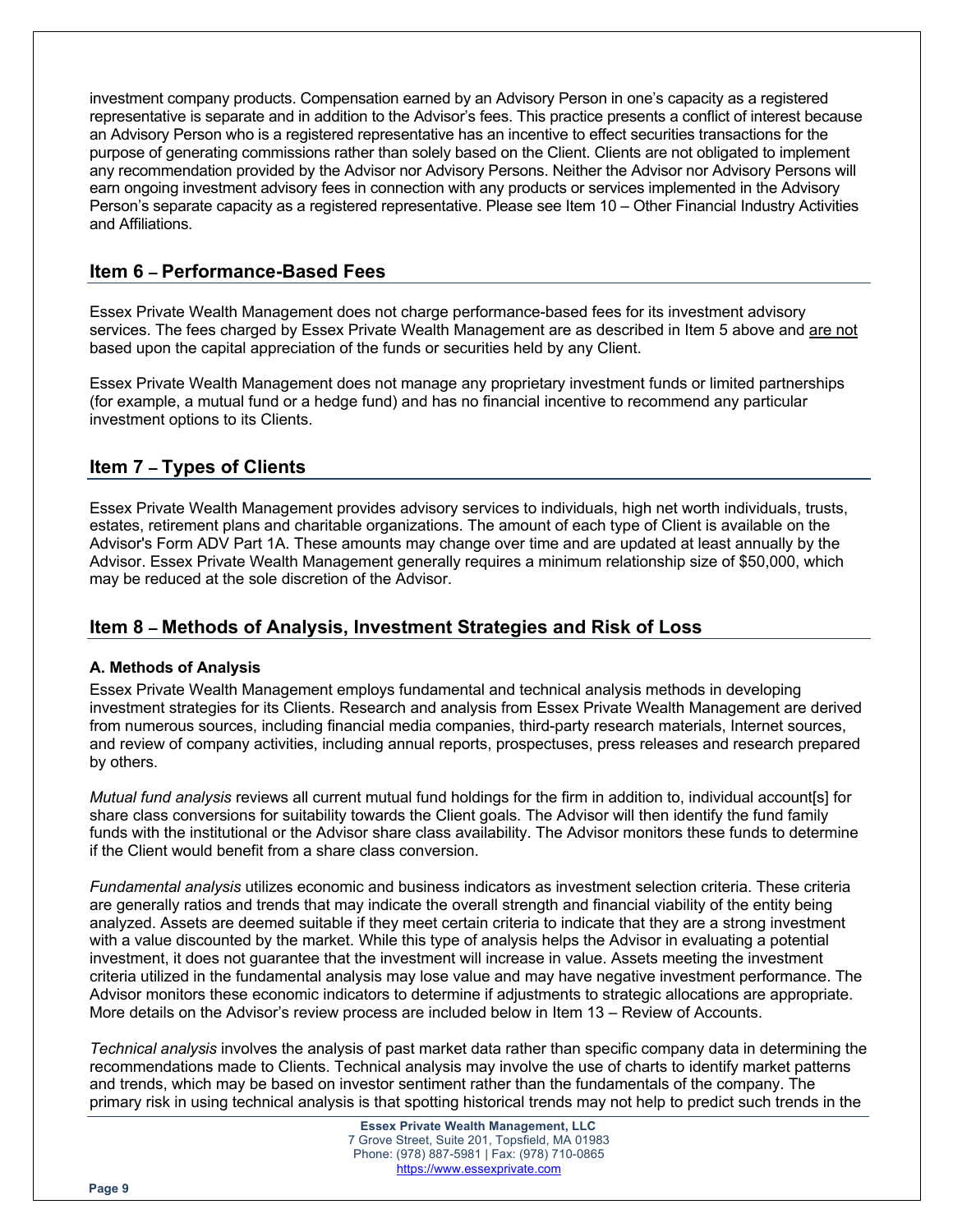future. Even if the trend will eventually reoccur, there is no guarantee that Essex Private Wealth Management will be able to accurately predict such a reoccurrence.

As noted above, Essex Private Wealth Management generally employs a long-term investment strategy for its Clients, as consistent with their financial goals. Essex Private Wealth Management will typically hold all or a portion of a security for more than a year, but may hold for shorter periods for the purpose of rebalancing a portfolio or meeting the cash needs of Clients. At times, Essex Private Wealth Management may also buy and sell positions that are more short-term in nature, depending on the goals of the Client and/or the fundamentals of the security, sector or asset class.

#### **B. Risk of Loss**

Investing in securities involves certain investment risks. Securities may fluctuate in value or lose value. Clients should be prepared to bear the potential risk of loss. Essex Private Wealth Management will assist Clients in determining an appropriate strategy based on their tolerance for risk and other factors noted above. However, there is no guarantee that a Client will meet their investment goals.

Each Client engagement will entail a review of the Client's investment goals, financial situation, time horizon, tolerance for risk and other factors to develop an appropriate strategy for managing a Client's account. Client participation in this process, including full and accurate disclosure of requested information, is essential for the analysis of a Client's account[s]. The Advisor shall rely on the financial and other information provided by the Client or their designees without the duty or obligation to validate the accuracy and completeness of the provided information. It is the responsibility of the Client to inform the Advisor of any changes in financial condition, goals or other factors that may affect this analysis.

The risks associated with a particular strategy are provided to each Client in advance of investing Client accounts. The Advisor will work with each Client to determine their tolerance for risk as part of the portfolio construction process.

Following are some of the risks associated with the Advisor's investment strategies:

#### Market Risks

The value of a Client's holdings may fluctuate in response to events specific to companies or markets, as well as economic, political, or social events in the U.S. and abroad. This risk is linked to the performance of the overall financial markets.

#### ETF Risks

The performance of an ETF is subject to market risk, including the possible loss of principal. The price of the ETFs will fluctuate with the price of the underlying securities that make up the funds. In addition, ETFs have a trading risk based on the loss of cost efficiency if the ETFs are traded actively and a liquidity risk if the ETFs has a large bid-ask spread and low trading volume. The price of an ETF fluctuates based upon the market movements and may dissociate from the index being tracked by the ETF or the price of the underlying investments. An ETF purchased or sold at one point in the day may have a different price than the same ETF purchased or sold a short time later.

#### Mutual Fund Risks

The performance of a mutual fund is subject to market risk, including the possible loss of principal. The price of the mutual funds will fluctuate with the value of the underlying securities that make up the funds. The price of a mutual fund is typically set daily therefore a mutual fund purchased at one point in the day will typically have the same price as a mutual fund purchased later that same day.

#### Leveraged and Inverse ETF Risks

Leveraged and Inverse ETFs are not suitable for all investors and should be utilized only by sophisticated investors who understand leverage risk, consequences of seeking daily leveraged investment results and intend to actively monitor and manage their investments. Leverage ETFs are not designed to track the underlying index over periods longer than one trading day. The use of leverage increases the level of investment risk. Leverage will magnify gains or losses on those investments. Inverse ETFs lose value when the underlying investments rise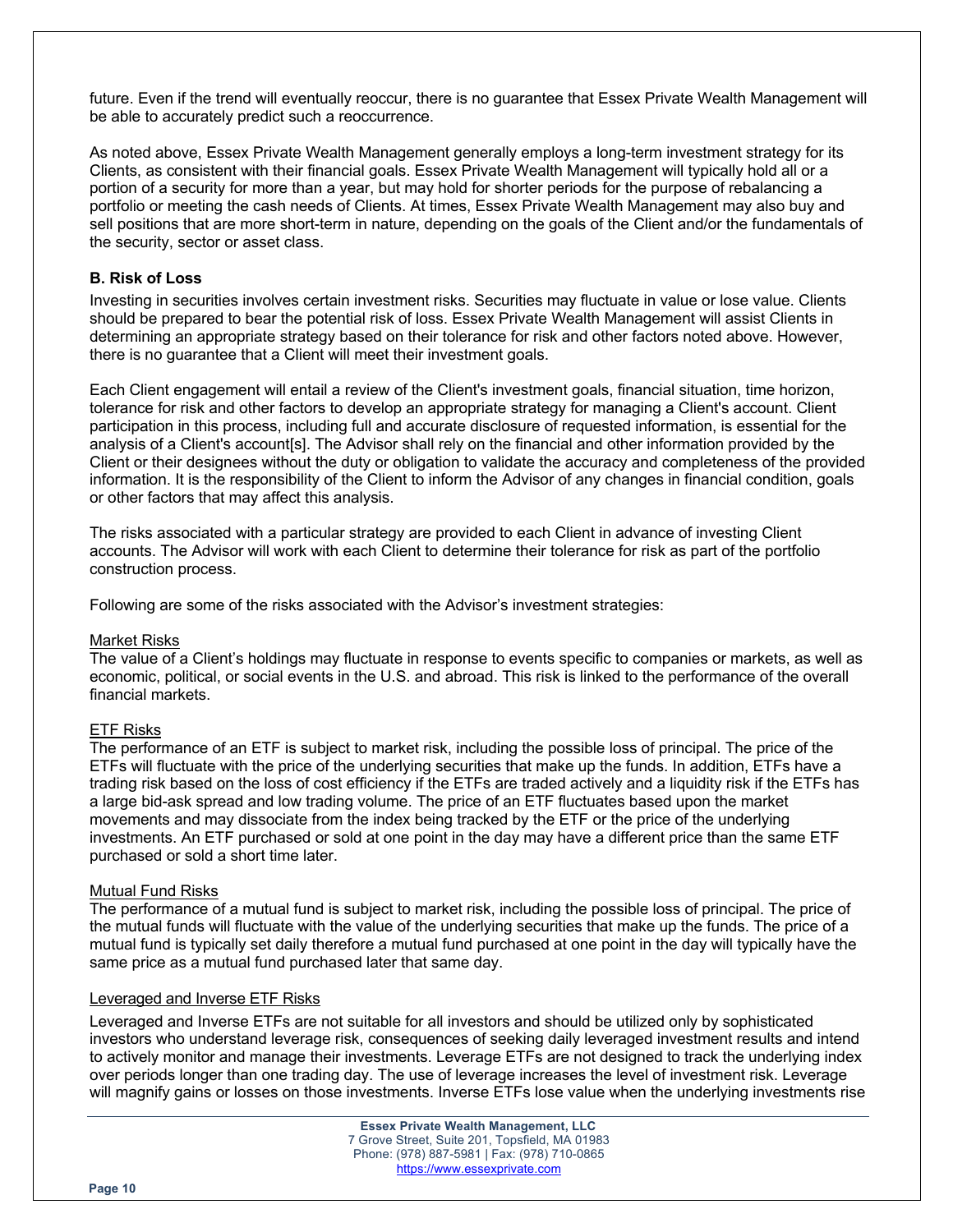in value. The investments have the risk of not meeting their stated daily investment objectives over a long-term period. The Advisor does not actively include these investments in Client portfolios. Certain Client may have legacy positions in these investments. The Advisor will work closely with the Client to determine whether to retain these investments.

**Past performance is not a guarantee of future returns. Investing in securities and other investments involve a risk of loss that each Client should understand and be willing to bear. Clients are reminded to discuss these risks with the Advisor.**

# **Item 9 – Disciplinary Information**

**There are no legal, regulatory or disciplinary events involving Essex Private Wealth Management or any of its Supervised Persons.** Essex Private Wealth Management values the trust you place in the Advisor. The Advisor encourages Clients to perform the requisite due diligence on any advisor or service provider in which the Client engages. The backgrounds of the Advisor and its Advisory Persons are available on the Investment Adviser Public Disclosure website at http://adviserinfo.sec.gov by searching with the Advisor's firm name or CRD# 149991.

# **Item 10 – Other Financial Activities and Affiliations**

### Broker-Dealer Affiliation

As noted in Item 5.E., Advisory Persons of Essex Private Wealth Management also serve as registered representatives of Huntwicke Securities. In an Advisory Person's separate capacity as a registered representative, will receive commissions for the implementation of recommendations for commissionable transactions. Due to common ownership, Mr. Woodland may receive compensation. Clients are not obligated to implement any recommendation provided by any Advisory Persons. Neither the Advisor nor its Advisory Persons will earn ongoing investment advisory fees in connection with any services implemented in one's separate capacity as a registered representative.

#### Huntwicke Capital Group Inc.

Mr. Woodland is the President of Huntwicke Capital Group Inc. (herein "HCG"). This is a holding company to several real estate properties and businesses throughout the Commonwealth of Massachusetts. Mr. Woodland is solely compensated from HCG on a salary basis. The Advisor nor Mr. Woodland does not offer or recommend Clients to invest in these properties owned by HCG. Mr. Woodland spends less than 70% of his time in this position.

# **Item 11 – Code of Ethics, Participation in Client Transactions and Personal Trading**

## **A. Code of Ethics**

The Advisor has implemented a Code of Ethics (the "Code") that defines the Advisor's fiduciary commitment to each Client. This Code applies to all persons associated with the Advisor ("Supervised Persons"). The Code was developed to provide general ethical guidelines and specific instructions regarding the Advisor's duties to the Client. The Advisor and its Supervised Persons owe a duty of loyalty, fairness and good faith towards each Client. It is the obligation of the Advisor associates to adhere not only to the specific provisions of the Code, but also to the general principles that guide the Code. The Code covers a range of topics that address employee ethics and conflicts of interest. To request a copy of our Code, please contact the Advisor at (978) 887-5981 or via email at pmulholland@essexprivate.com.

## **B. Personal Trading with Material Interest**

The Advisor allows Supervised Persons to purchase or sell the same securities that may be recommended to and purchased on behalf of Clients. Essex Private Wealth Management does not act as principal in any transactions. In addition, the Advisor does not advise an investment company. Essex Private Wealth Management does not have a material interest in any securities traded in Client accounts.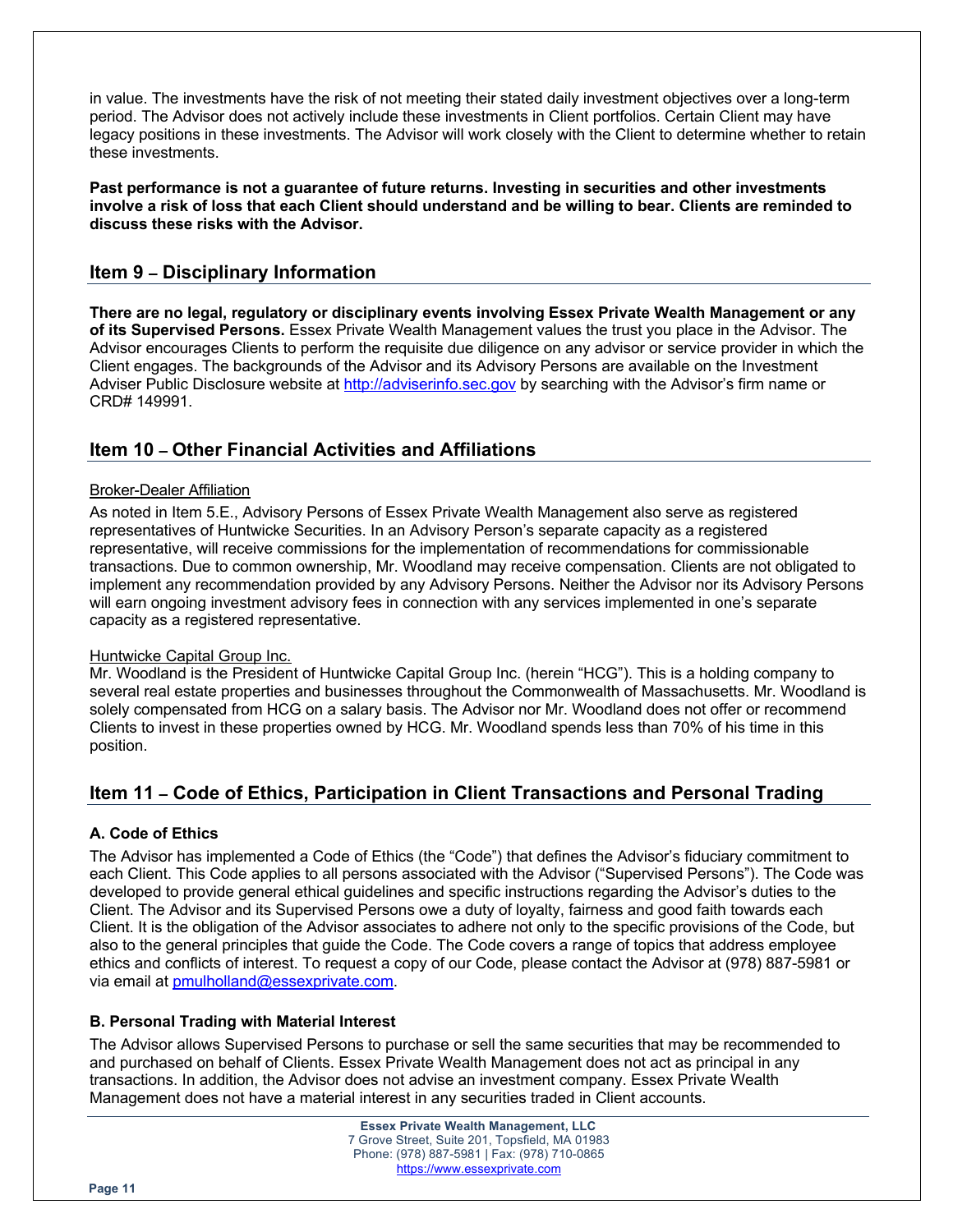#### **C. Personal Trading in Same Securities as Clients**

The Advisor allows Supervised Persons to purchase or sell the same securities that may be recommended to and purchased on behalf of Clients. Owning the same securities that are recommended (purchase or sell) to Clients presents a conflict of interest that, as fiduciaries, must be disclosed to Clients and mitigated through policies and procedures. As noted above, the Advisor has adopted the Code, which addresses insider trading (material non-public information controls) and personal securities reporting procedures. When trading for personal accounts, Supervised Persons have a conflict of interest if trading in the same securities. The fiduciary duty to act in the best interest of its Clients can be violated if personal trades are made with more advantageous terms than Client trades, or by trading based on material non-public information. This risk is mitigated by Essex Private Wealth Management requiring reporting of personal securities trades, by its Supervised Persons for review by the Chief Compliance Officer ("CCO"). The Advisor has also adopted written policies and procedures to detect the misuse of material, non-public information.

#### **D. Personal Trading at Same Time as Client**

While the Advisor allows Supervised Persons to purchase or sell the same securities that may be recommended to and purchased on behalf of Clients, these trades are typically aggregated with Client orders or traded afterwards. **At no time, will the Advisor or any Supervised Person, transact in any security to the detriment of any Client.**

## **Item 12 – Brokerage Practices**

#### **A. Recommendation of Custodian[s]**

Essex Private Wealth Management does not have discretionary authority to select the broker-dealer/custodian for custody and execution services. The Client will engage the broker-dealer/custodian (herein the "Custodian") to safeguard Client assets and authorize Essex Private Wealth Management to direct trades to the Custodian as agreed in the investment advisory agreement. Further, Essex Private Wealth Management does not have the discretionary authority to negotiate commissions on behalf of Clients on a trade-by-trade basis.

Where Essex Private Wealth Management does not exercise discretion over the selection of the Custodian, the Advisor may recommend the Custodian to Clients for custody and execution services. Clients are not obligated to use the Custodian recommended by the Advisor and will not incur any extra fee or cost associated with using a custodian not recommended by Essex Private Wealth Management. However, the Advisor may be limited in the services it can provide if the recommended Custodian is not engaged. Essex Private Wealth Management may recommend the Custodian based on criteria such as, but not limited to, reasonableness of commissions charged to the Client, services made available to the Client, reputation and/or location of the Custodian's offices. Essex Private Wealth Management does not receive research services, other products, or compensation as a result of recommending a particular broker-dealer/custodian that may result in the Client paying higher commissions than those obtainable through other broker-dealer/custodians. Essex Private Wealth Management typically recommends to Clients that they established their brokerage account[s] at Fidelity Clearing & Custody Solutions, a division of Fidelity Investments, Inc. (collectively "Fidelity"). Fidelity is independent and unaffiliated SECregistered broker-dealers and FINRA members. Fidelity offers independent investment advisors services, which include custody of securities, trade execution, clearance and settlement of transactions. Essex Private Wealth Management receives certain benefits from Fidelity through its participation in the program.

Essex Private Wealth Management assists certain Clients with the management of 529 Plans. In these instances, Essex Private Wealth Management generally recommends and invests Clients assets in the American Funds or Fidelity.

Following are additional details regarding the brokerage practices of the Advisor:

*1. Soft Dollars -* Soft dollars are revenue programs offered by broker-dealers/custodians whereby an advisor enters into an agreement to place security trades with a broker-dealer/custodian in exchange for research and

**Page 12**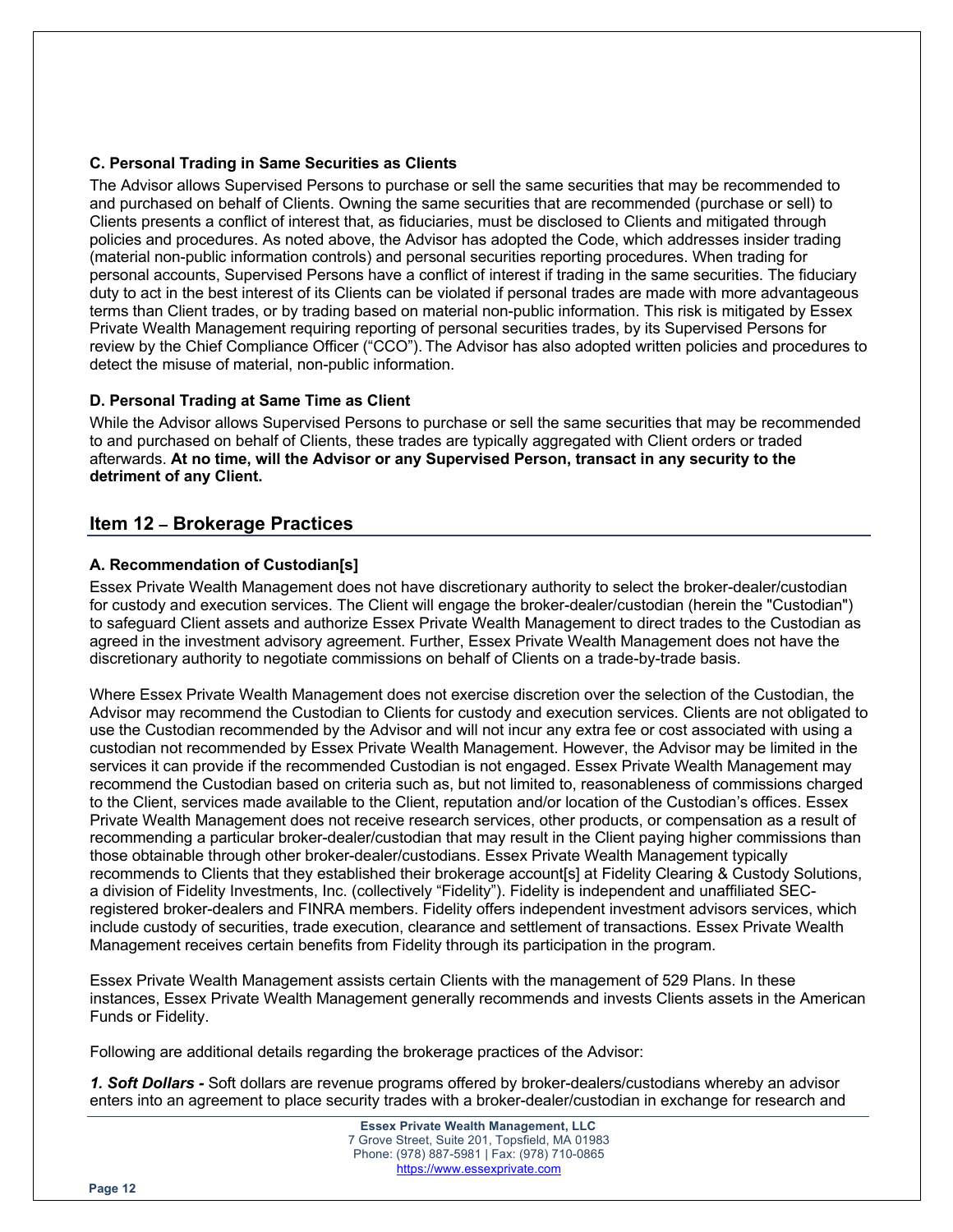other services. Essex Private Wealth Management does not participate in soft dollar programs sponsored or offered by any broker-dealer/custodian. However, the Advisor does receive certain benefits from Fidelity, as detailed in Item 14 below.

*2. Brokerage Referrals -* Essex Private Wealth Management does not receive any compensation from any third party in connection with the recommendation for establishing an account.

*3. Directed Brokerage -* All Clients are serviced on a "directed brokerage basis", where Essex Private Wealth Management will place trades within the established account[s] at the Custodian designated by the Client. Further, all Client accounts are traded within their respective account[s] at the Custodian, unless otherwise directed by the Client. Under these circumstances, the direction by a Client to execute trades with a particular Custodian means that the Advisor does not have the ability to choose the price of the security traded or the commission paid. The result could be higher commissions, greater spreads or less favorable net prices, than if the Advisor was empowered to negotiate commission rates or spreads freely, or to select brokers or dealers based on best execution.

To address the conflicts with regards to the limitations of client-directed brokerage with respect to best execution, the Advisor will provide full and accurate disclosures within the Advisory Agreement and Disclosure Brochure. Additionally, the Advisor conducts ongoing best execution due diligence to ensure its Custodian recommendation is in the best interest of the Client. The Advisor will not engage in any principal transactions (i.e., trade of any security from or to the Advisor's own account) or cross transactions with other Client accounts (i.e., purchase of a security into one Client account from another Client's account[s]). Essex Private Wealth Management will not be obligated to select competitive bids on securities transactions and does not have an obligation to seek the lowest available transaction costs. These costs are determined by the Custodian.

#### **B. Aggregating and Allocating Trades**

The primary objective in placing orders for the purchase and sale of securities for Client accounts is to obtain the most favorable net results taking into account such factors as 1) price, 2) size of the order, 3) difficulty of execution, 4) confidentiality and 5) skill required of the Custodian. Essex Private Wealth Management will execute its transactions through the Custodian as authorized by the Client, unless otherwise directed in writing by the Client. Essex Private Wealth Management may aggregate orders in a block trade or trades when securities are purchased or sold through the Custodian for multiple (discretionary) accounts in the same trading day. If a block trade cannot be executed in full at the same price or time, the securities actually purchased or sold by the close of each business day must be allocated in a manner that is consistent with the initial pre-allocation or other written statement. This must be done in a way that does not consistently advantage or disadvantage particular Clients' accounts.

## **Item 13 – Review of Accounts**

#### **A. Frequency of Reviews**

Securities in Client accounts are monitored on a regular and continuous basis by the Advisory Persons. Formal reviews are generally conducted at least annually or more frequently depending on the needs of the Client.

#### **B. Causes for Reviews**

In addition to the investment monitoring noted in Item 13.A., each Client account shall be reviewed at least annually. Reviews may be conducted more frequently at the Client's request. Accounts may be reviewed as a result of major changes in economic conditions, known changes in the Client's financial situation, and/or large deposits or withdrawals in the Client's account[s]. The Client is encouraged to notify Essex Private Wealth Management if changes occur in his/her personal financial situation that might adversely affect his/her investment plan. Additional reviews may be triggered by material market, economic or political events.

#### **C. Review Reports**

The Client will receive brokerage statements no less than quarterly from the Custodian. These brokerage statements are sent directly from the Custodian to the Client. The Client may also establish electronic access to the Custodian's website so that the Client may view these reports and their account activity. Client brokerage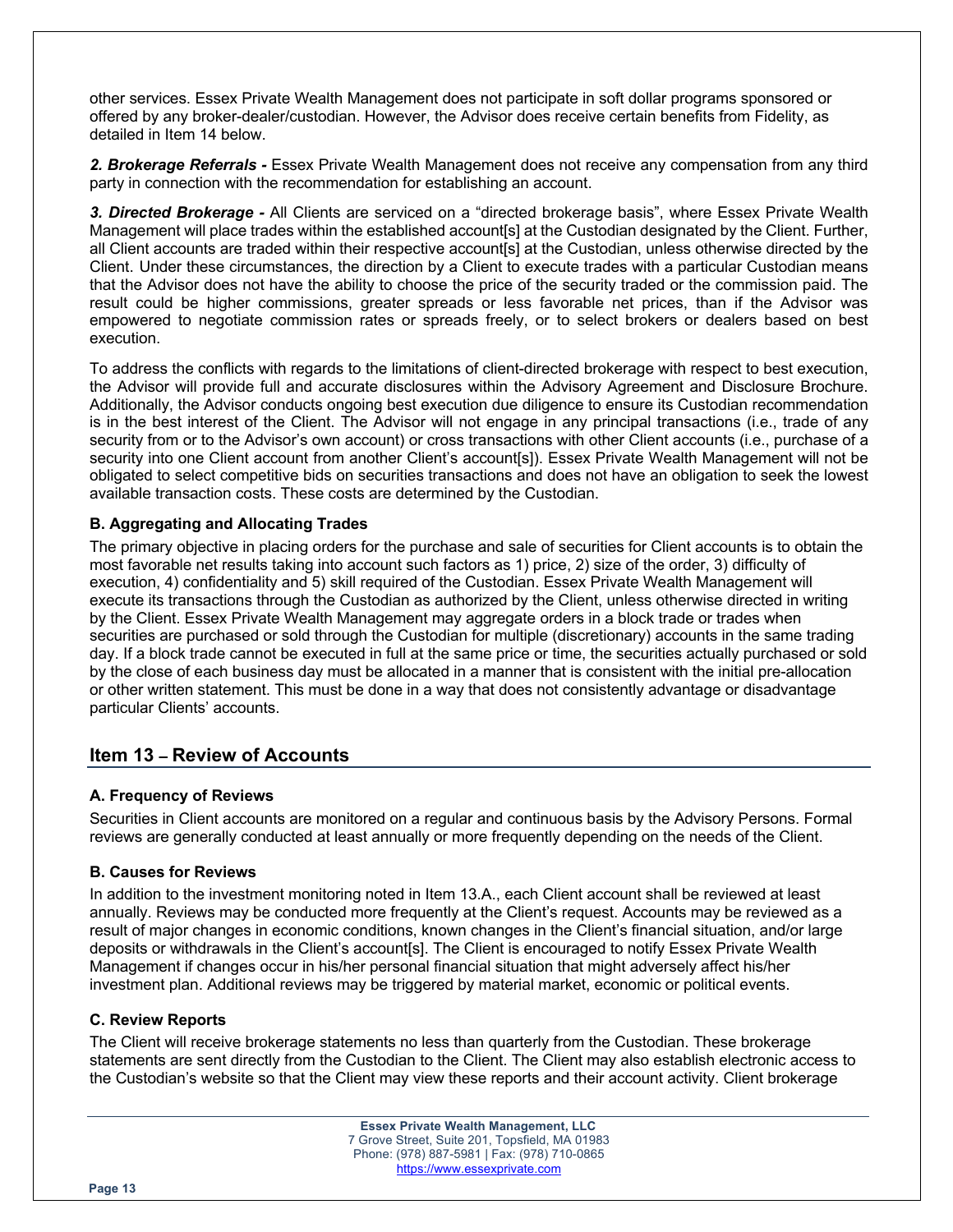statements will include all positions, transactions and fees relating to the Client's account[s]. The Advisor may also provide Clients with periodic reports regarding their holdings, allocations, and performance.

## **Item 14 – Client Referrals and Other Compensation**

#### **A. Compensation Received by Essex Private Wealth Management**

#### Huntwicke Securities, LLC

Mr. Woodland is a registered representative and owner of Huntwicke Securities of Topsfield, MA. Huntwicke Securities is a registered broker-dealer (CRD No. 146993), member FINRA, SIPC. In his separate capacity as a registered representative, Mr. Woodland will receive commissions for the implementation of recommendations for commissionable transactions.

#### Participation in Institutional Advisor Platform

Essex Private Wealth Management has established an institutional relationship with Fidelity to assist the Advisor in managing Client account[s]. Access to the Fidelity Institutional platform is provided at no charge to the Advisor. The Advisor receives access to software and related support without cost because the Advisor renders investment management services to Clients that maintain assets at Fidelity. The software and related systems support may benefit the Advisor, but not its Clients directly. In fulfilling its duties to its Clients, the Advisor endeavors at all times to put the interests of its Clients first. Clients should be aware, however, that the receipt of economic benefits from a Custodian creates a conflict of interest since these benefits may influence the Advisor's recommendation of this Custodian over one that does not furnish similar software, systems support, or services.

Additionally, the Advisor may receive the following benefits from Fidelity: receipt of duplicate Client confirmations and bundled duplicate statements; access to a trading desk that exclusively services its institutional participants; access to block trading which provides the ability to aggregate securities transactions and then allocate the appropriate shares to Client accounts; and access to an electronic communication network for Client order entry and account information.

#### **B. Client Referrals from Solicitors**

Essex Private Wealth Management does not engage paid solicitors for Client referrals.

## **Item 15 – Custody**

All Clients must maintain their accounts with a "qualified custodian" as described in item 12. Essex Private Wealth Management accepts custody of a Clients funds or securities, through the deduction of management fees from the Client's account[s] at the Custodian, and in certain situations where a Supervised Person of Essex Private Wealth Management may have access to a Client's held-away account login credentials. The Advisor may also serve as trustee to certain accounts for which they provide investment advisory services. Essex Private Wealth Management's capacity as trustee gives custody over advisory accounts for which the Advisor serves as trustee.

Clients will receive account statements at least quarterly and generally monthly from the Custodian. You are urged to compare the Custodian account statements against statements prepared by Essex Private Wealth Management for accuracy. Minor variations may occur because of reporting dates, accrual methods of interest and dividends, and other factors. The custody statement is the official record of your account for tax purposes. For more information about custodians and brokerage practices, see Item 12 – Brokerage Practices.

#### Surprise Independent Examination

As Essex Private Wealth Management is deemed to have custody over certain Client accounts and/or securities as part of their access to Client login credentials, pursuant to securities regulations the Advisor is required to engage an independent accounting firm to perform an annual surprise examination of those assets and accounts over which Essex Private Wealth Management maintains custody. Any related opinions issued by an independent accounting firm are filed with the SEC and are publicly available on the SEC's Investment Adviser Public Disclosure website (http://adviserinfo.sec.gov).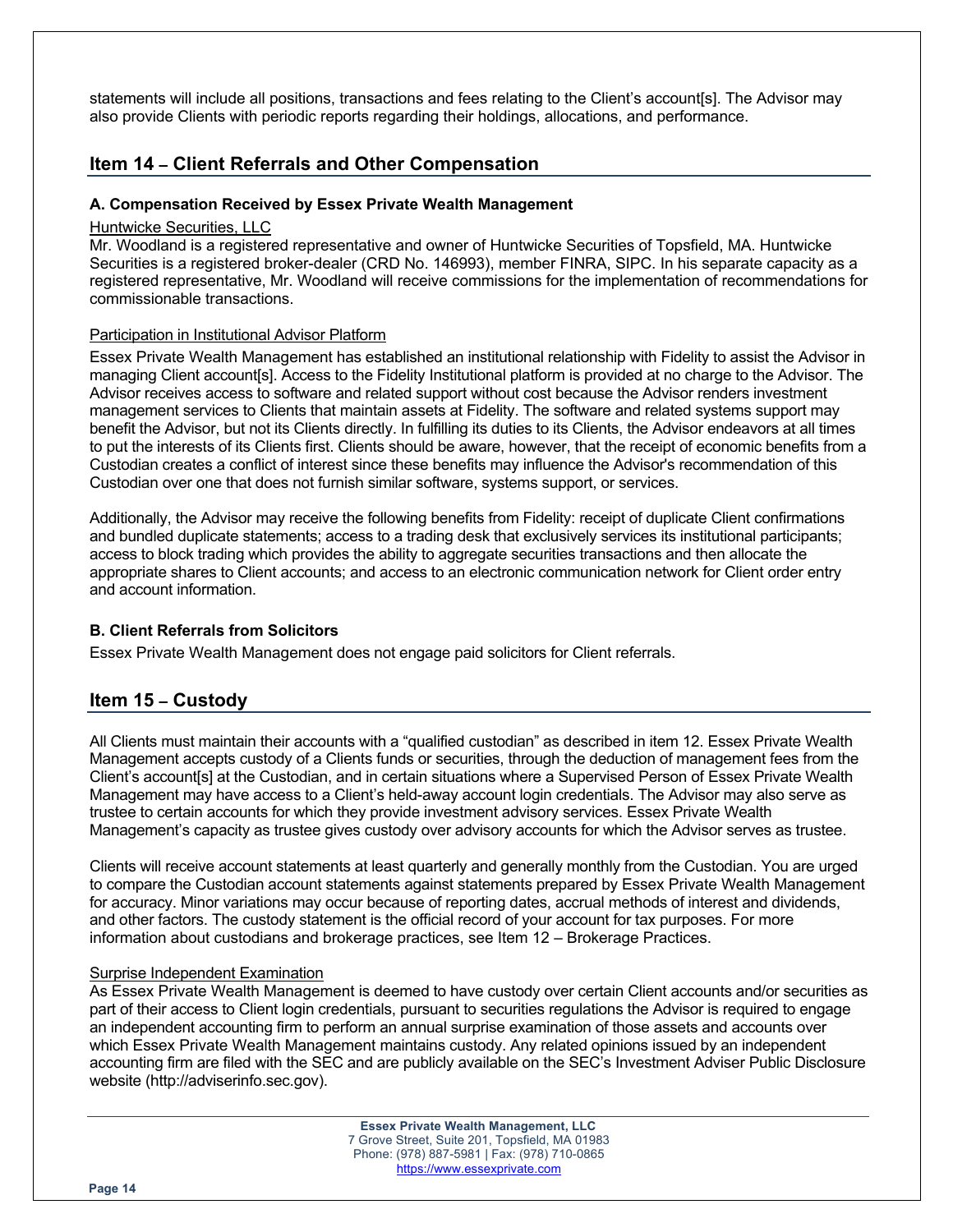# **Item 16 – Investment Discretion**

Essex Private Wealth Management may have discretion over the selection and amount of securities to be bought or sold in Client accounts without obtaining prior consent or approval from the Client. However, these purchases or sales may be subject to specified investment objectives, guidelines, or limitations previously set forth by the Client and agreed to by Essex Private Wealth Management. Discretionary authority will only be authorized upon full disclosure to the Client. The granting of such authority will be evidenced by the Client's execution of an investment advisory agreement containing all applicable limitations to such authority. All discretionary trades made by Essex Private Wealth Management will be in accordance with each Client's investment objectives and goals.

Under limited circumstances, Essex Private Wealth Management may manage accounts on a non-discretionary basis. In these instances, Essex Private Wealth Management provides recommendations to Clients and if recommendations are approved, Essex Private Wealth Management will implement in accordance with the Client's instructions.

# **Item 17 – Voting Client Securities**

Essex Private Wealth Management does not accept proxy-voting responsibility for any Client. Clients will receive proxy statements directly from the Custodian. The Advisor will assist in answering questions relating to proxies, however, the Client retains the sole responsibility for proxy decisions and voting.

## **Item 18 – Financial Information**

Neither Essex Private Wealth Management, nor its management, have any adverse financial situations that would reasonably impair the ability of Essex Private Wealth Management to meet all obligations to its Clients. Neither Essex Private Wealth Management, nor any of its Advisory Persons, has been subject to a bankruptcy or financial compromise. Essex Private Wealth Management is not required to deliver a balance sheet along with this Disclosure Brochure, as the Advisor does not collect advance fees of \$1,200 for services to be performed six months or more in advance.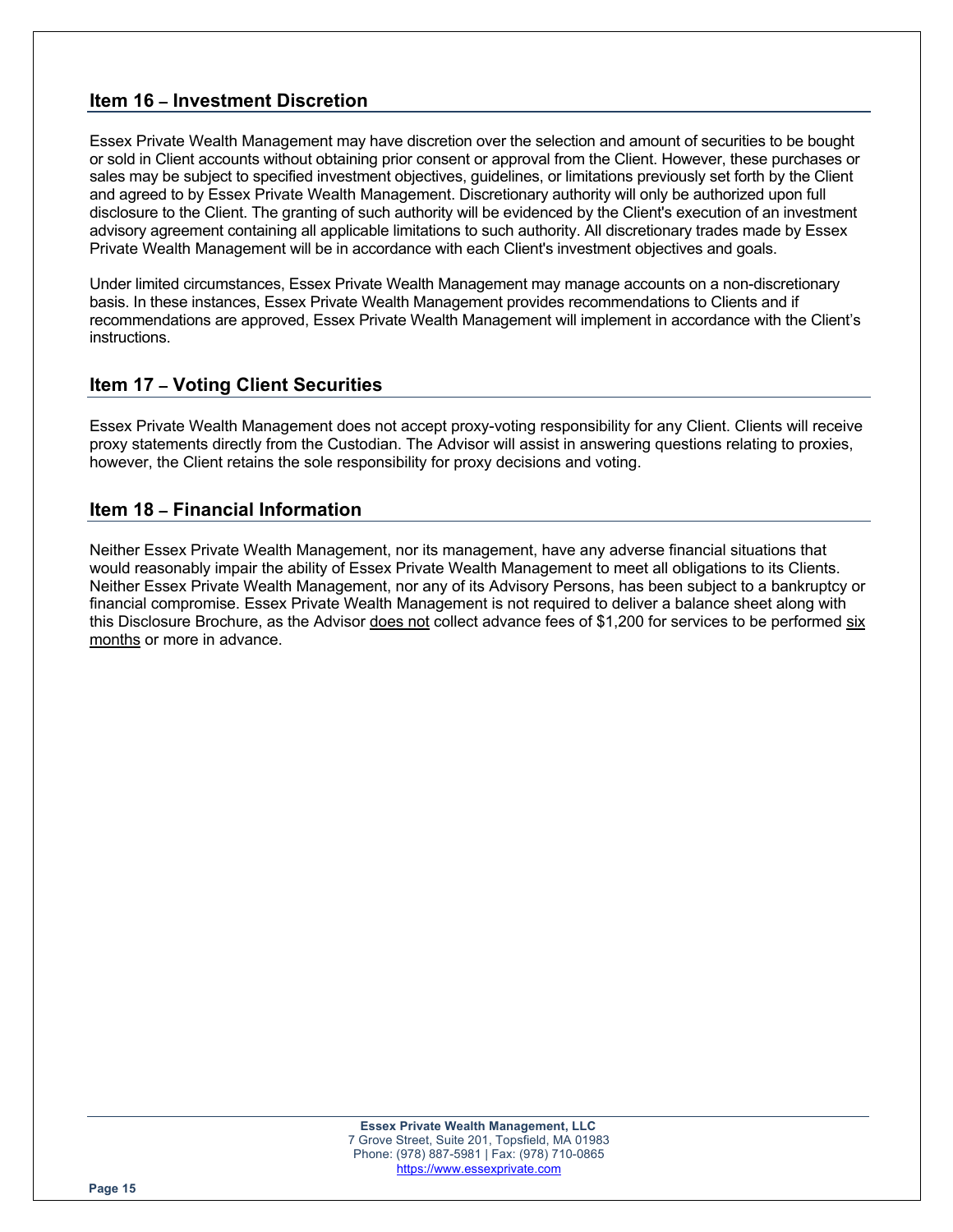# **Form ADV Part 2B – Individual Disclosure Brochure**

**for**

**Brian A. Woodland President**

# **Effective: March 8, 2022**

This Form ADV 2B ("Brochure Supplement") provides information about the background and qualifications of Brian A. Woodland (CRD# **2263508**) in addition to the information contained in the Essex Private Wealth Management, LLC (herein "Essex Private Wealth Management" or the "Advisor") Disclosure Brochure. If you have not received a copy of the Disclosure Brochure or if you have any questions about the contents of the Disclosure Brochure or this Brochure Supplement, please contact the Advisor at (978) 887-5981 or by email at pmulholland@essexprivate.com.

Additional information about Mr. Woodland is available on the SEC's Investment Adviser Public Disclosure website at www.adviserinfo.sec.gov by searching with his full name or his Individual CRD# 2263508.

> **Essex Private Wealth Management, LLC** 7 Grove Street, Suite 201, Topsfield, MA 01983 Phone: (978) 887-5981 | Fax: (978) 710-0865 https://www.essexprivate.com

**Page 16**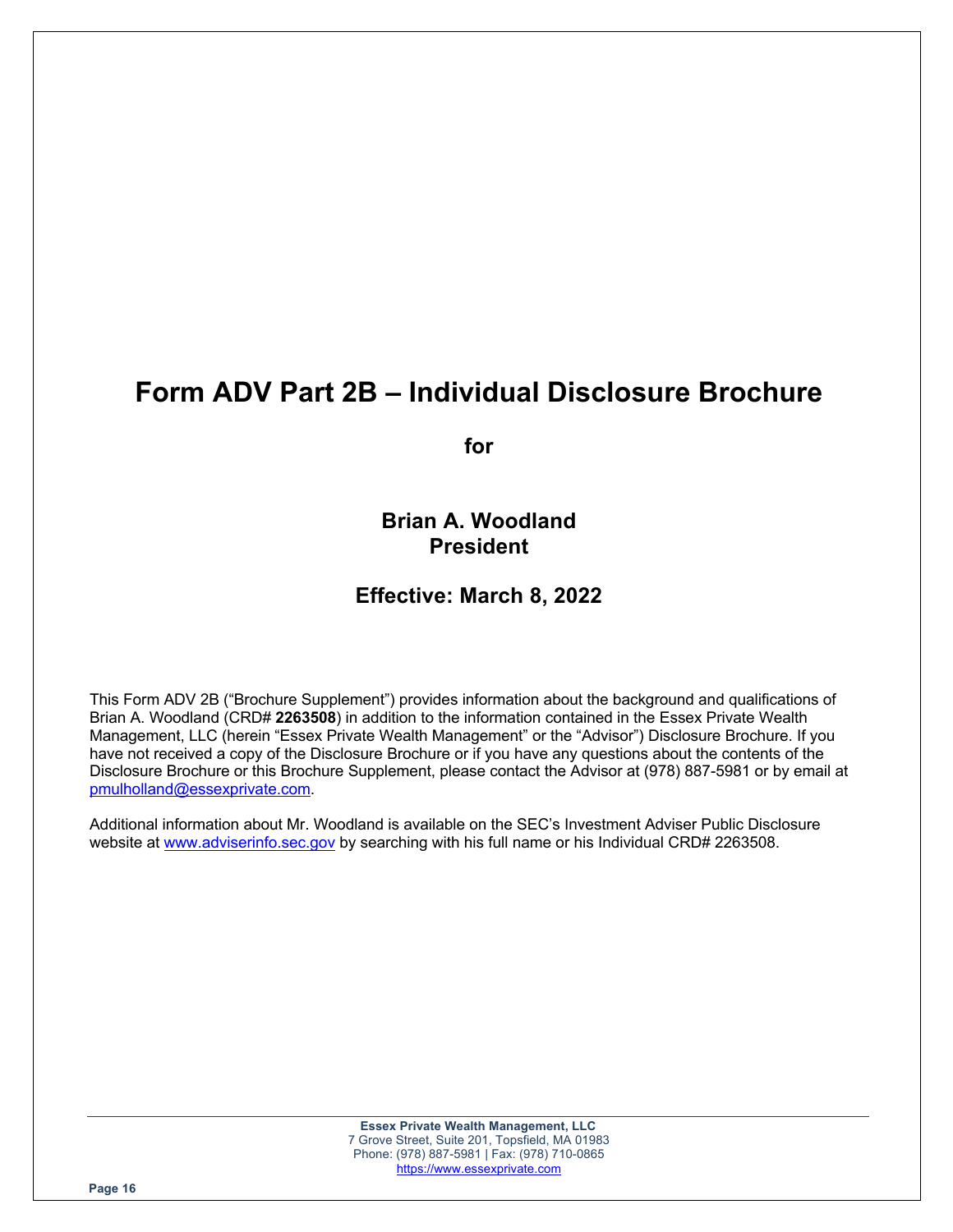# **Item 2 – Educational Background and Business Experience**

Brian A. Woodland, born in 1971, is the President of Essex Private Wealth Management. Mr. Woodland earned Bachelors Finance from the University of Massachusetts in 1993. Additional information regarding Mr. Woodland's employment history is included below.

#### **Employment History:**

| President, Essex Private Wealth Management, LLC                          | 03/2009 to Present |
|--------------------------------------------------------------------------|--------------------|
| Registered Representative and Managing Member, Huntwicke Securities, LLC | 02/2008 to Present |
| President, Huntwicke Capital Group, Inc.                                 | 02/2008 to Present |
| Winslow, Evans & Crocker, Inc.                                           | 09/2005 to 04/2006 |
| <b>Salomon Smith Barney</b>                                              | 07/2000 to 09/2005 |
| <b>Woodland Asset Management</b>                                         | 03/2006 to 06/2008 |

## **Item 3 – Disciplinary Information**

*There are no legal, civil or disciplinary events to disclose regarding Essex Private Wealth Management or Brian A. Woodland.* Neither Essex Private Wealth Management nor Mr. Woodland has ever been involved in any regulatory, civil or criminal action. There have been no Client complaints, lawsuits, arbitration claims or administrative proceedings against Essex Private Wealth Management or Mr. Woodland.

Securities laws require an advisor to disclose any instances where the advisor or its advisory persons have been found liable in a legal, regulatory, civil or arbitration matter that alleges violation of securities and other statutes; fraud; false statements or omissions; theft, embezzlement or wrongful taking of property; bribery, forgery, counterfeiting, or extortion; and/or dishonest, unfair or unethical practices. *As previously noted, there are no legal, civil or disciplinary events to disclose regarding Essex Private Wealth Management or Mr. Woodland.*

However, we do encourage you to independently view the background of Mr. Woodland on the Investment Adviser Public Disclosure website at http://adviserinfo.sec.gov by searching with his full name or his CRD# 2263508.

## **Item 4 – Other Business Activities**

#### Broker-Dealer Affiliation

Mr. Woodland also serves as a registered representative and Managing Member of Huntwicke Securities, LLC ("Huntwicke Securities"). Huntwicke Securities is a registered broker-dealer (CRD No. 146993), member FINRA, SIPC. In his separate capacity as registered representative, Mr. Woodland will receive commissions for the implementation of recommendations for commissionable transactions. Clients are not obligated to implement any recommendation provided by Mr. Woodland. Neither the Advisor nor Mr. Woodland will earn ongoing investment advisory fees in connection with any services implemented in his separate capacity as a registered representative where commissions are also earned.

#### Huntwicke Capital Group Inc.

Mr. Woodland is the President of Huntwicke Capital Group Inc. (herein "HCG"). This is a holding company to several real estate properties and businesses throughout the Commonwealth of Massachusetts. Mr. Woodland is solely compensated from HCG on a salary basis. The Advisor nor Mr. Woodland does not offer or recommend Clients to invest in these properties owned by HCG. Mr. Woodland spends 70% of his time in this position.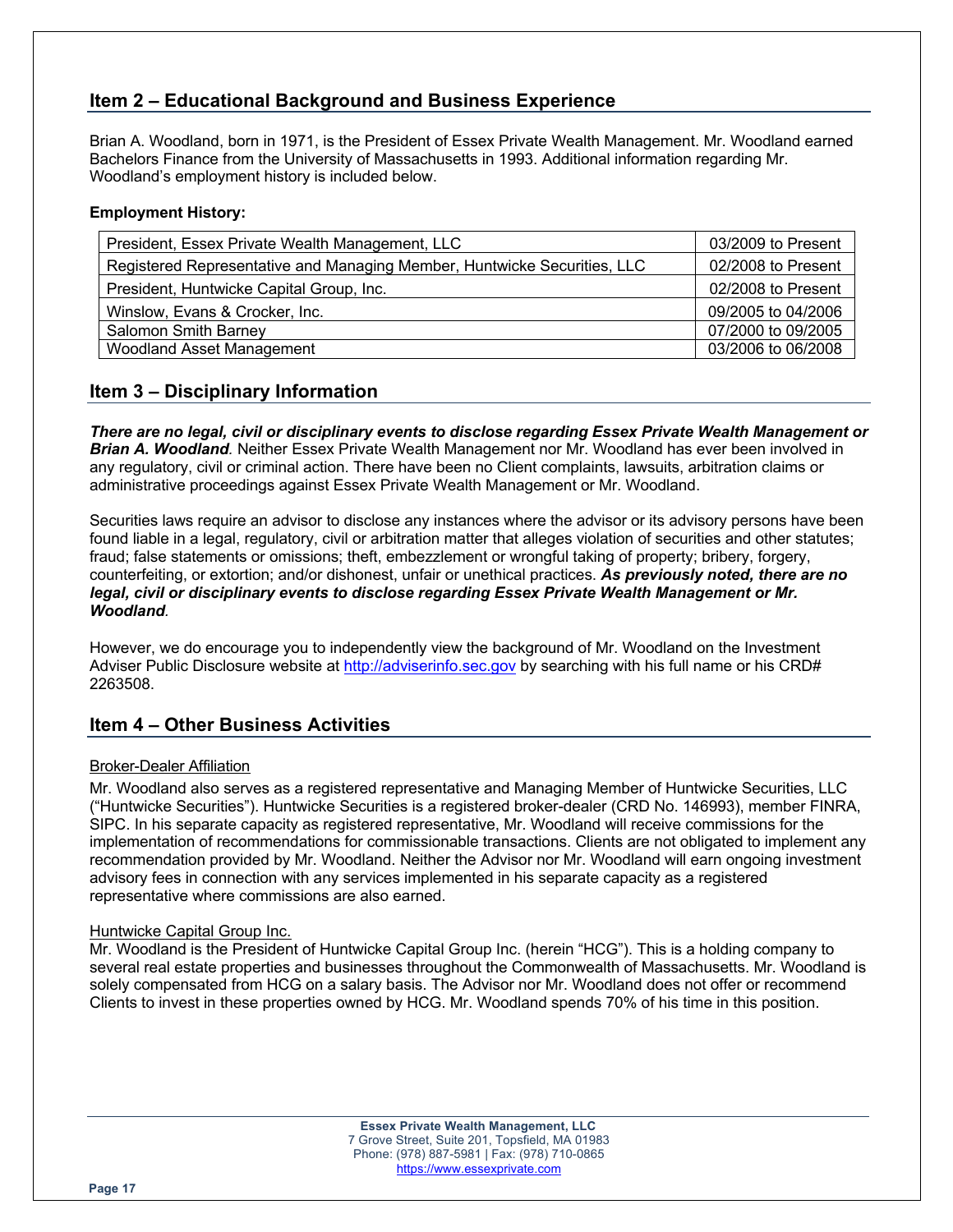# **Item 5 – Additional Compensation**

Mr. Woodland receives additional compensation from his business activities listed in Item 4 above.

## **Item 6 – Supervision**

Mr. Woodland serves as the President of Essex Private Wealth Management and is also supervised by Peter Mulholland, the Chief Compliance Officer. Mr. Mulholland can be reached at (978) 887-5981.

Essex Private Wealth Management has implemented a Code of Ethics, an internal compliance document that guides each Supervised Person in meeting their fiduciary obligations to Clients of Essex Private Wealth Management. The Advisor has established procedures, and a system for applying the procedures, which would reasonably be expected to prevent and detect, insofar as practicable, any such violation by a person subject to the Advisor's supervision. Further, Essex Private Wealth Management is subject to regulatory oversight by various agencies. These agencies require registration by Essex Private Wealth Management and its Supervised Persons. As a registered entity, Essex Private Wealth Management is subject to examinations by regulators, which may be announced or unannounced. Essex Private Wealth Management is required to periodically update the information provided to these agencies and to provide various reports regarding firm business and assets.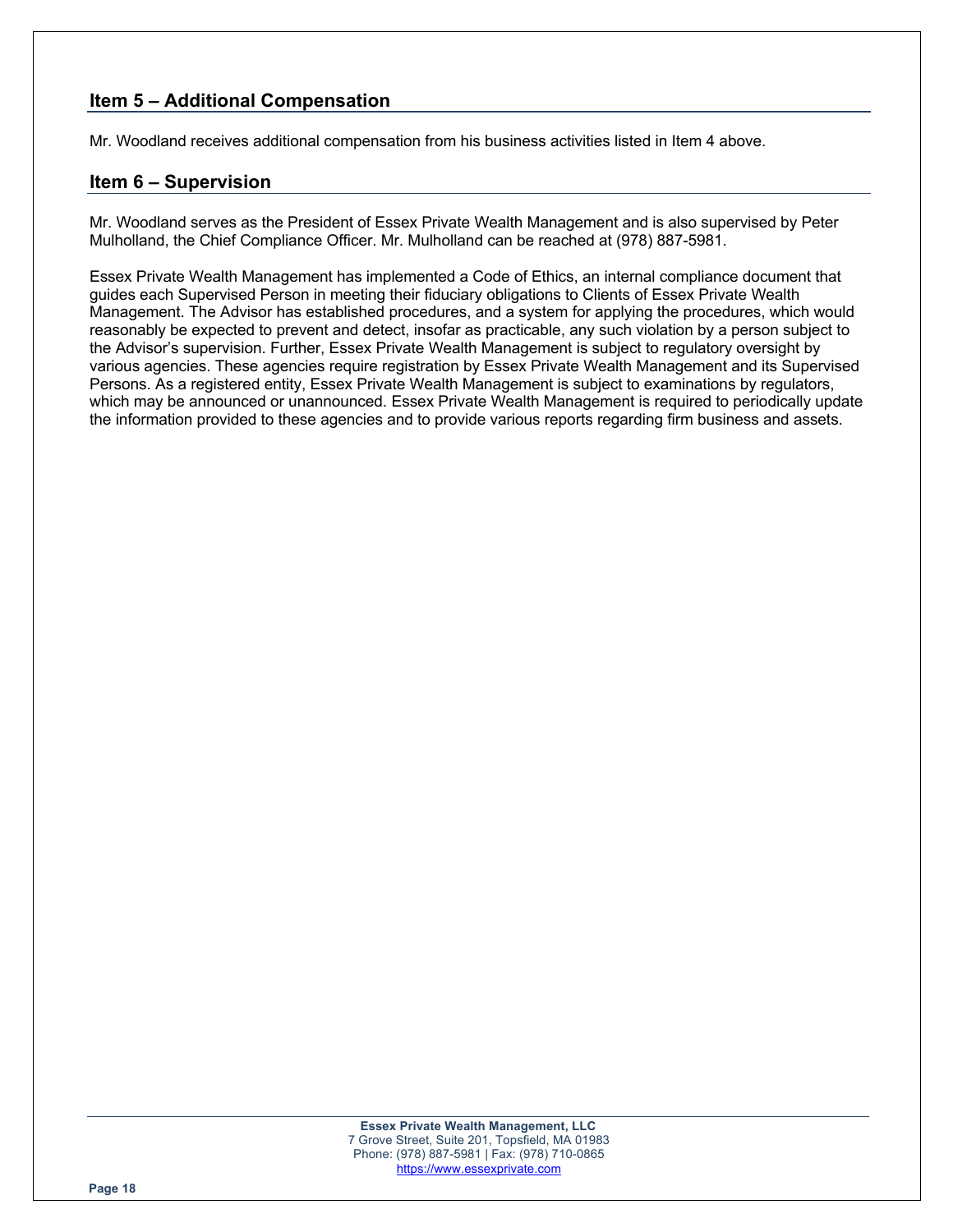# **Form ADV Part 2B – Individual Disclosure Brochure**

**for**

# **Peter E. Mulholland Chief Investment Officer, Chief Compliance Officer**

# **Effective: March 8, 2022**

This Form ADV 2B ("Brochure Supplement") provides information about the background and qualifications of Peter E. Mulholland (CRD# 2213796) in addition to the information contained in the Essex Private Wealth Management, LLC (herein "Essex Private Wealth Management" or the "Advisor") Group Disclosure Brochure. If you have not received a copy of the Disclosure Brochure or if you have any questions about the contents of the Disclosure Brochure or this Brochure Supplement, please contact the Advisor at (978) 887-5981 or by email at pmulholland@essexprivate.com.

Additional information about Mr. Mulholland is available on the SEC's Investment Adviser Public Disclosure website at www.adviserinfo.sec.gov by searching with his full name or his Individual CRD# 2213796.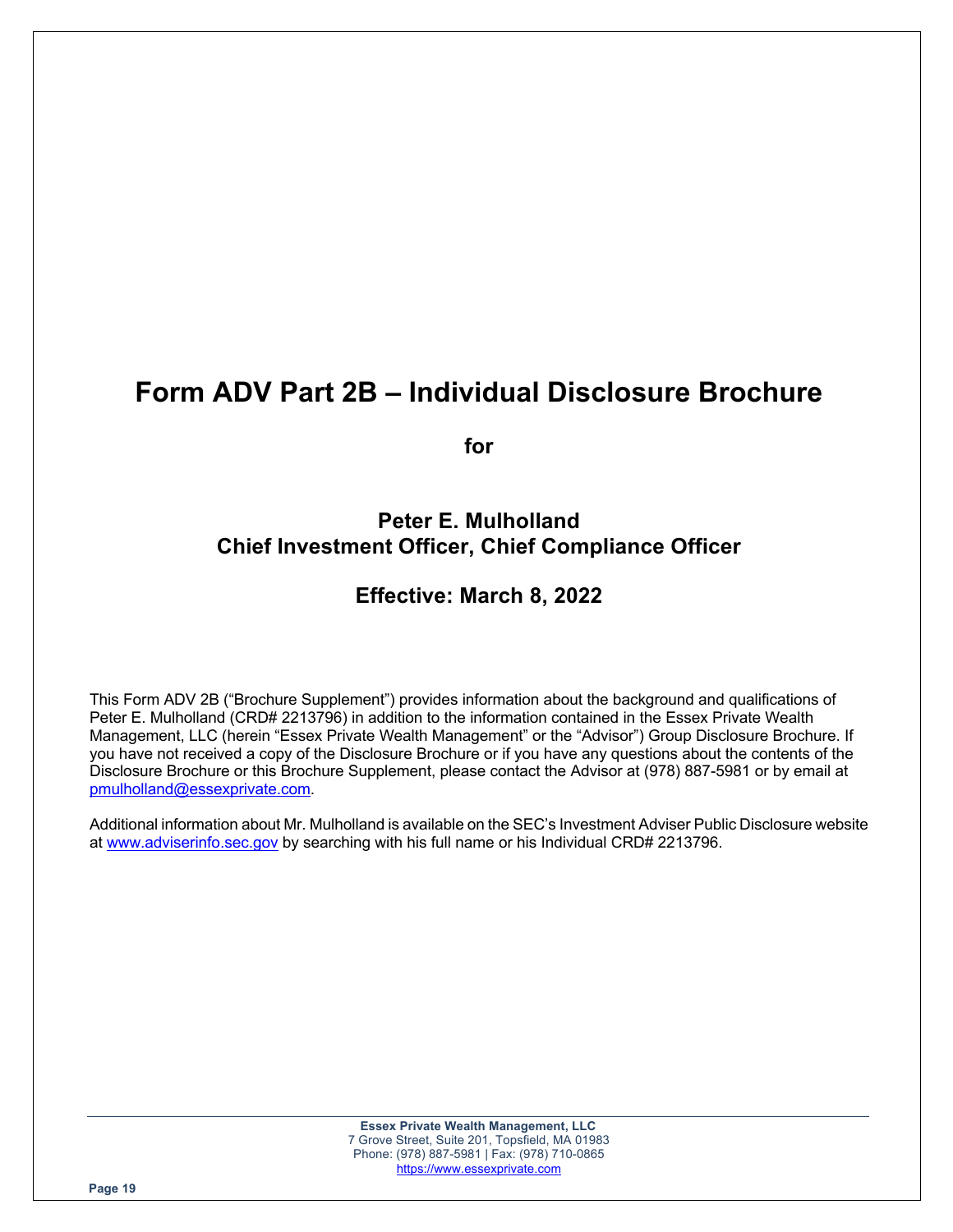# **Item 2 – Educational Background and Business Experience**

Peter E. Mulholland is the Chief Investment Officer and Chief Compliance Officer of Essex Private Wealth Management. Mr. Mulholland, born in 1969, is dedicated to advising Client of Essex Private Wealth Management. Mr. Mulholland earned a B.A. from the Unviersity of New Hampshire in 1991. Additional information regarding Mr. Mulhollands employment history is included below.

#### **Employment History:**

| Chief Investment Officer, Chief Compliance Officer,<br>Essex Private Wealth Management, LLC | 04/2009 to Present |
|---------------------------------------------------------------------------------------------|--------------------|
| Registered Representative, Huntwicke Securities, LLC                                        | 05/2017 to Present |
| Registered Representative, Phalanx Trading, LLC                                             | 04/2009 to 01/2016 |
| Relationship Manager, Portfolio Advisory Services, Fidelity Strategic Advisors              | 01/1992 to 04/2009 |

## **Item 3 – Disciplinary Information**

*There are no legal, civil or disciplinary events to disclose regarding Essex Private Wealth Management or Peter Earl Mulholland.* Neither Essex Private Wealth Management nor Mr. Mulholland has ever been involved in any regulatory, civil or criminal action. There have been no Client complaints, lawsuits, arbitration claims or administrative proceedings against Essex Private Wealth Management or Mr. Mulholland.

Securities laws require an advisor to disclose any instances where the advisor or its advisory persons have been found liable in a legal, regulatory, civil or arbitration matter that alleges violation of securities and other statutes; fraud; false statements or omissions; theft, embezzlement or wrongful taking of property; bribery, forgery, counterfeiting, or extortion; and/or dishonest, unfair or unethical practices. *As previously noted, there are no legal, civil or disciplinary events to disclose regarding Essex Private Wealth Management or Mr. Mulholland.* However, we do encourage you to independently view the background of Mr. Mulholland on the Investment Adviser Public Disclosure website at http://adviserinfo.sec.gov by searching with his full name or his CRD# 2213796.

## **Item 4 – Other Business Activities**

#### Broker-Dealer Affiliation

Mr. Mulholland is also a registered representative of Huntwicke Securities, LLC ("Huntwicke Securities"). Huntwicke Securities is a registered broker-dealer (CRD# 146993), member FINRA, SIPC. In Mr. Mulholland's separate capacity as a registered representative, Mr. Mulholland will receive commissions for the implementation of recommendations for commissionable transactions. Clients are not obligated to implement any recommendation provided by Mr. Mulholland. Neither the Advisor nor Mr. Mulholland will earn ongoing investment advisory fees in connection with any products or services implemented in Mr. Mulholland's separate capacity as a registered representative.

#### Town of Topsfield

Mr. Mulholland also works for the Town of Topsfield as an Animal Inspector. As an Animal Inspector, Mr. Mulholland collects the town census each fall for the farms in Topsfield. This is a part-time role where he spends 1-2 hours per week, mostly on the weekends.

#### Other Business

Mr. Mulholland lives on a working farm and works on the farm outside of business hours.

# **Item 5 – Additional Compensation**

Mr. Mulholland receives additional compensation from his business activities listed in Item 4 above.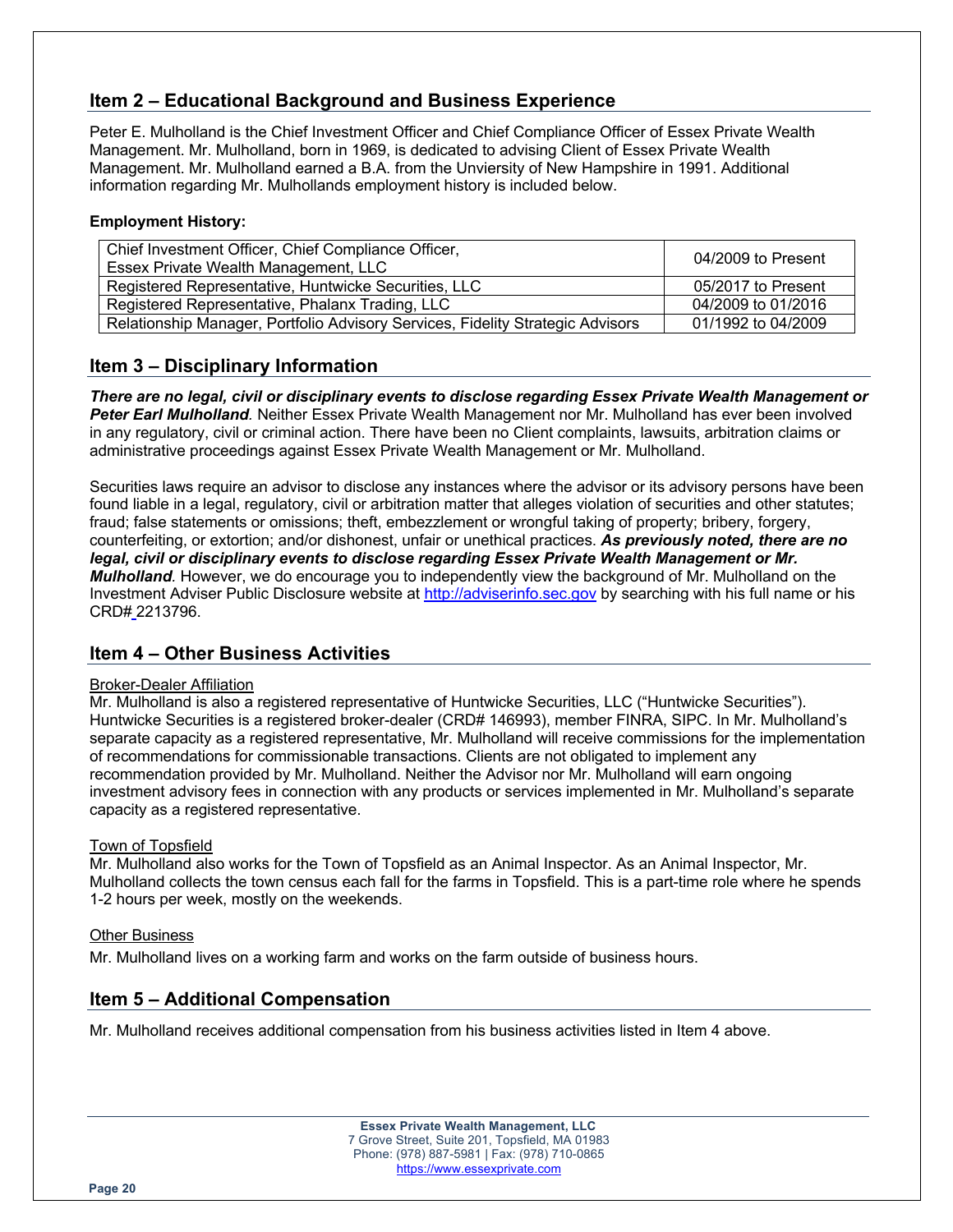## **Item 6 – Supervision**

Mr. Mulholland serves as the Chief Compliance Officer of Essex Private Wealth Management. Mr. Mulholland can be reached at (978) 887-5981.

Essex Private Wealth Management has implemented a Code of Ethics, an internal compliance document that guides each Supervised Person in meeting their fiduciary obligations to Clients of Essex Private Wealth Management. The Advisor has established procedures, and a system for applying the procedures, which would reasonably be expected to prevent and detect, insofar as practicable, any such violation by a person subject to the Advisor's supervision. Further, Essex Private Wealth Management is subject to regulatory oversight by various agencies. These agencies require registration by Essex Private Wealth Management and its Supervised Persons. As a registered entity, Essex Private Wealth Management is subject to examinations by regulators, which may be announced or unannounced. Essex Private Wealth Management is required to periodically update the information provided to these agencies and to provide various reports regarding firm business and assets.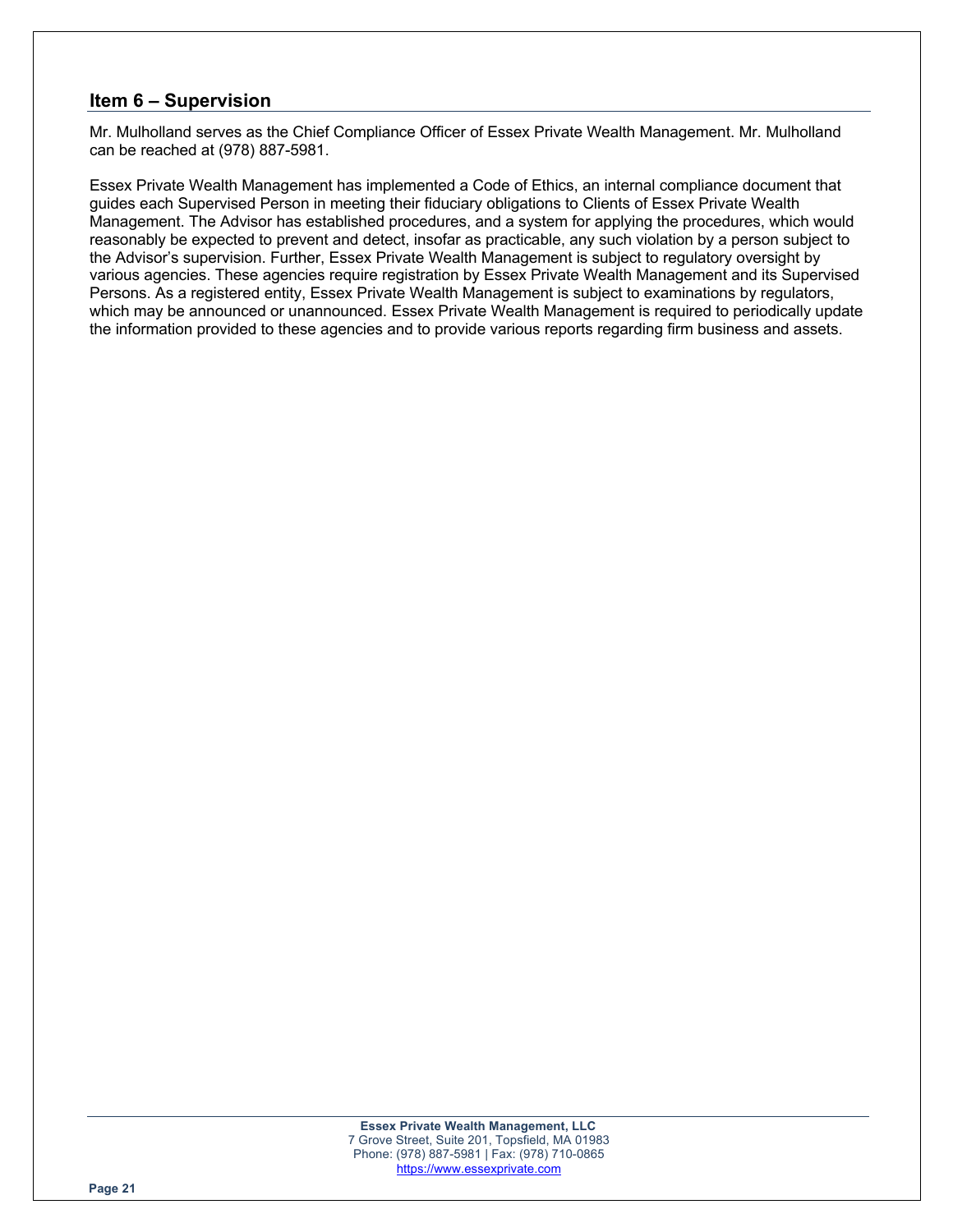# **Form ADV Part 2B – Brochure Supplement**

**for**

**James D. Baga Senior Financial Advisor**

# **Effective: March 8, 2022**

This Form ADV 2B ("Brochure Supplement") provides information about the background and qualifications of James D. Baga (CRD# **1691122**) in addition to the information contained in the Essex Private Wealth Management, LLC (herein "Essex Private Wealth Management" or the "Advisor", CRD # 149991) Disclosure Brochure. If you have not received a copy of the Disclosure Brochure or if you have any questions about the contents of the Essex Private Wealth Management Disclosure Brochure or this Brochure Supplement, please contact the Advisor at (978) 887-5981 or by email at pmulholland@essexprivate.com.

Additional information about Mr. Baga is available on the SEC's Investment Adviser Public Disclosure website at www.adviserinfo.sec.gov by searching with his full name or his Individual CRD# 1691122.

> **Essex Private Wealth Management, LLC** 7 Grove Street, Suite 201, Topsfield, MA 01983 Phone: (978) 887-5981 | Fax: (978) 710-0865 https://www.essexprivate.com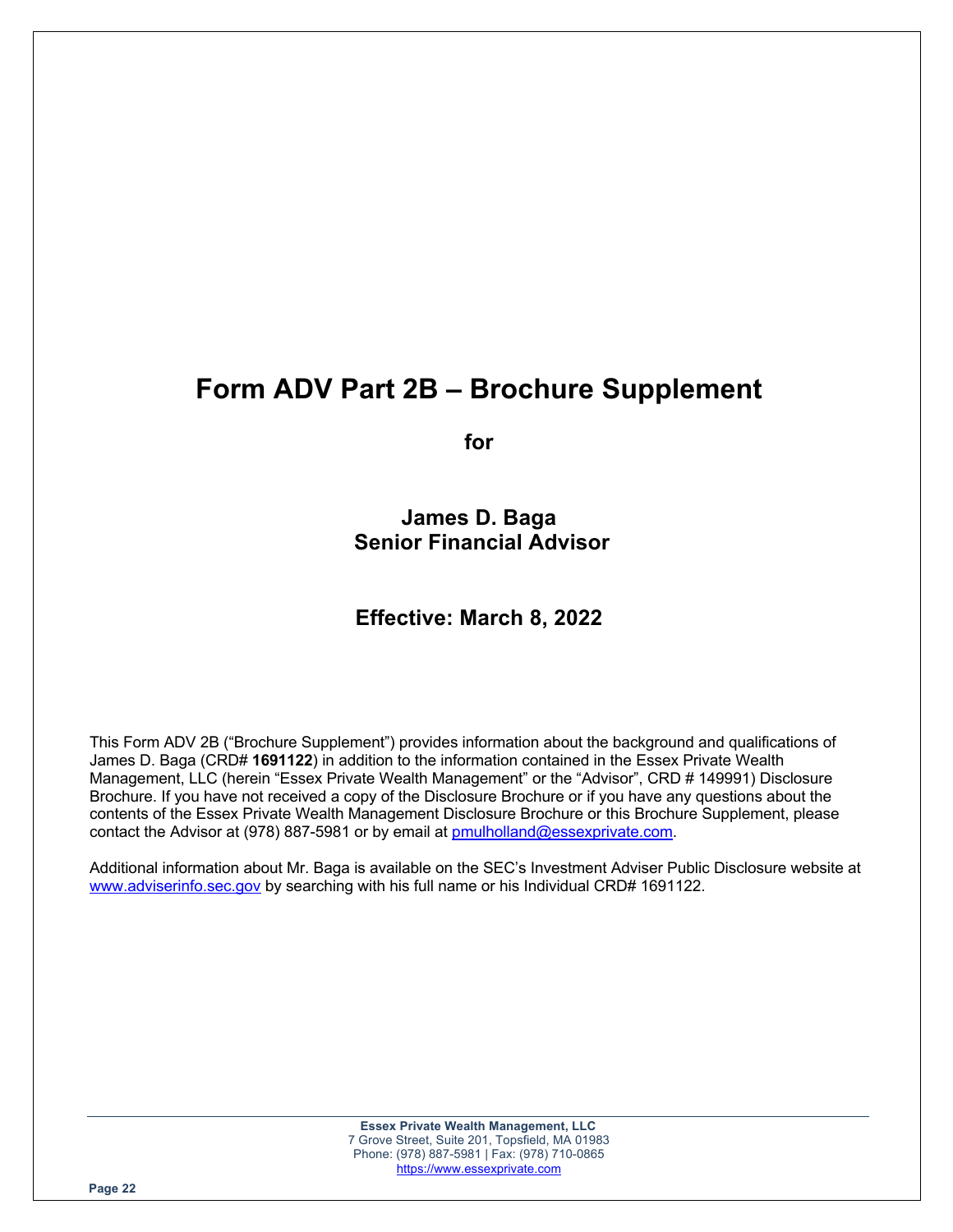# **Item 2 – Educational Background and Business Experience**

James D. Baga, born in 1963, is dedicated to advising Clients of Essex Private Wealth Management as a Senior Financial Advisor. Mr. Baga earned a Bachelor of Science in Finance from Northeastern University in 1987. Additional information regarding Mr. Baga's employment history is included below.

#### **Employment History:**

| Senior Financial Advisor, Essex Private Wealth Management, LLC                                 | 08/2016 to Present |
|------------------------------------------------------------------------------------------------|--------------------|
| Registered Representative, Huntwicke Securities, LLC                                           | 08/2016 to Present |
| VP Private Client Group, Sentinel Pension Advisors Inc.                                        | 10/2013 to 08/2016 |
| Planning and Guidance Consultant,<br>Fidelity Investments Institutional Services Company, Inc. | 11/1993 to 09/2013 |

# **Item 3 – Disciplinary Information**

*There are no legal, civil or disciplinary events to disclose regarding Mr. Baga.* Mr. Baga has never been involved in any regulatory, civil or criminal action. There have been no Client complaints, lawsuits, arbitration claims or administrative proceedings against Mr. Baga. Securities laws require an advisor to disclose any instances where the advisor or its advisory persons have been found liable in a legal, regulatory, civil or arbitration matter that alleges violation of securities and other statutes; fraud; false statements or omissions; theft, embezzlement or wrongful taking of property; bribery, forgery, counterfeiting, or extortion; and/or dishonest, unfair or unethical practices. *As previously noted, there are no legal, civil or disciplinary events to disclose regarding Mr. Baga.* However, we do encourage you to independently view the background of Mr. Baga on the Investment Adviser Public Disclosure website at www.adviserinfo.sec.gov by searching with his full name or his Individual CRD# 1691122.

# **Item 4 – Other Business Activities**

### Broker-Dealer Affiliation

Mr. Baga also serves as a registered representative of Huntwicke Securities, LLC ("Huntwicke Securities"). Huntwicke Securities is a registered broker-dealer (CRD No. 146993), member FINRA, SIPC. In his separate capacity as registered representative, Mr. Baga will receive commissions for the implementation of recommendations for commissionable transactions. Clients are not obligated to implement any recommendation provided by Mr. Baga. Neither the Advisor nor Mr. Baga will earn ongoing investment advisory fees in connection with any services implemented in his separate capacity as a registered representative where commissions are also earned.

# **Item 5 – Additional Compensation**

Mr. Baga receives additional compensation from his business activity listed in Item 4 above.

# **Item 6 – Supervision**

Mr. Baga serves as the Senior Financial Advisor of Essex Private Wealth Management and is supervised by Peter Mulholland, the Chief Compliance Officer. Mr. Mulholland can be reached at (978) 887-5981. Essex Private Wealth Management has implemented a Code of Ethics, an internal compliance document that guides each Supervised Person in meeting their fiduciary obligations to Clients of Essex Private Wealth Management. The Advisor has established procedures, and a system for applying the procedures, which would reasonably be expected to prevent and detect, insofar as practicable, any such violation by a person subject to the Advisor's supervision. Further, Essex Private Wealth Management is subject to regulatory oversight by various agencies. These agencies require registration by Essex Private Wealth Management and its Supervised Persons. As a registered entity, Essex Private Wealth Management is subject to examinations by regulators, which may be announced or unannounced. Essex Private Wealth Management is required to periodically update the information provided to these agencies and to provide various reports regarding the business activities and assets of the Advisor.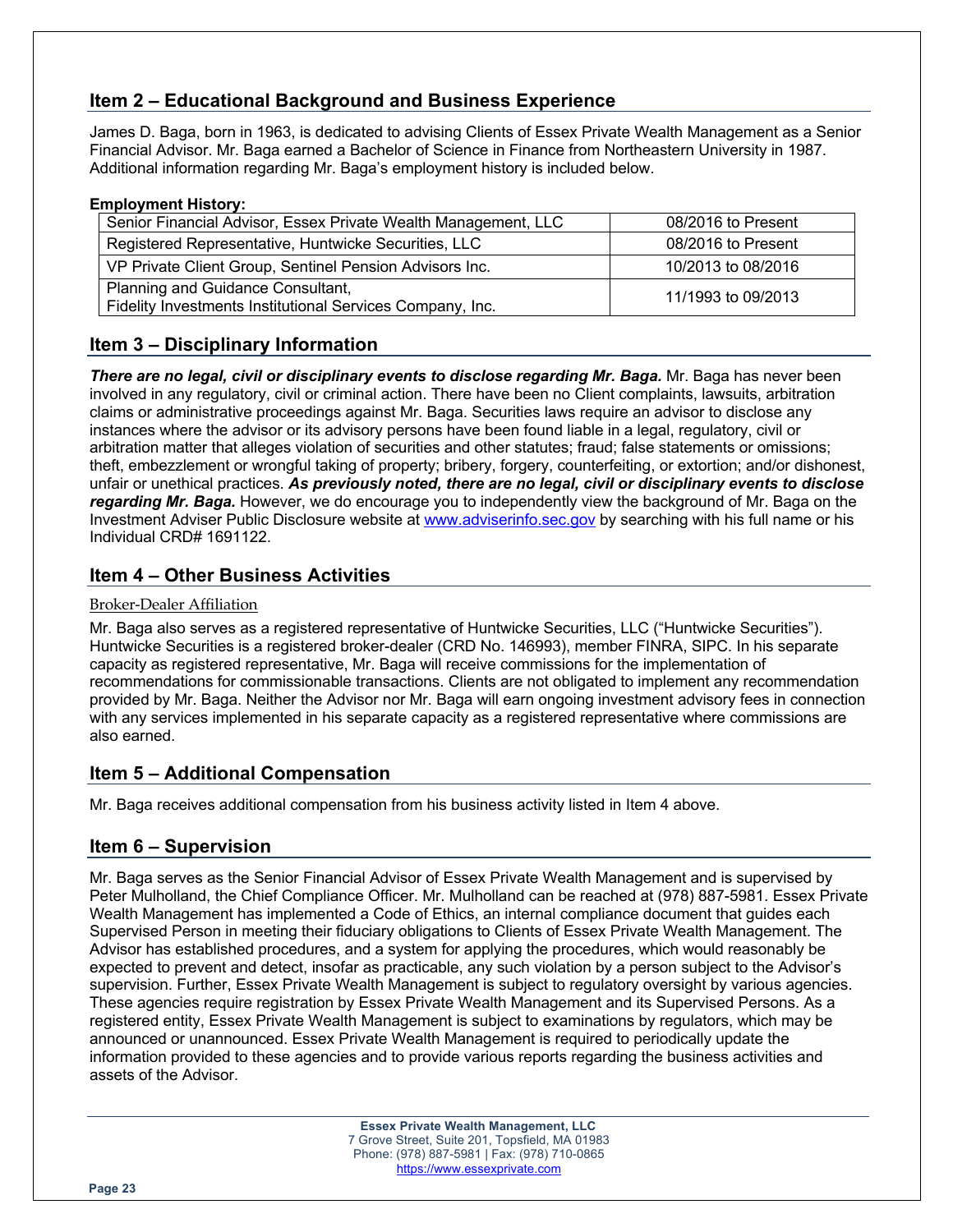# **Form ADV Part 2B – Brochure Supplement**

**for**

**Lionel J. Edmonson, CFP® Financial Advisor**

**Effective: March 8, 2022**

This Form ADV 2B ("Brochure Supplement") provides information about the background and qualifications of Lionel J. Edmonson, CFP® (CRD# 4731762) in addition to the information contained in the Essex Private Wealth Management, LLC (herein "Essex Private Wealth Management" or the "Advisor", CRD# 149991) Disclosure Brochure. If you have not received a copy of the Disclosure Brochure or if you have any questions about the contents of the Essex Private Wealth Management Disclosure Brochure or this Brochure Supplement, please contact the Advisor at (978) 887-5981 or by email at pmulholland@essexprivate.com.

Additional information about Mr. Edmonson is available on the SEC's Investment Adviser Public Disclosure website at www.adviserinfo.sec.gov by searching with his full name or his Individual CRD# 4731762.

> **Essex Private Wealth Management, LLC** 7 Grove Street, Suite 201, Topsfield, MA 01983 Phone: (978) 887-5981 | Fax: (978) 710-0865 https://www.essexprivate.com

**Page 24**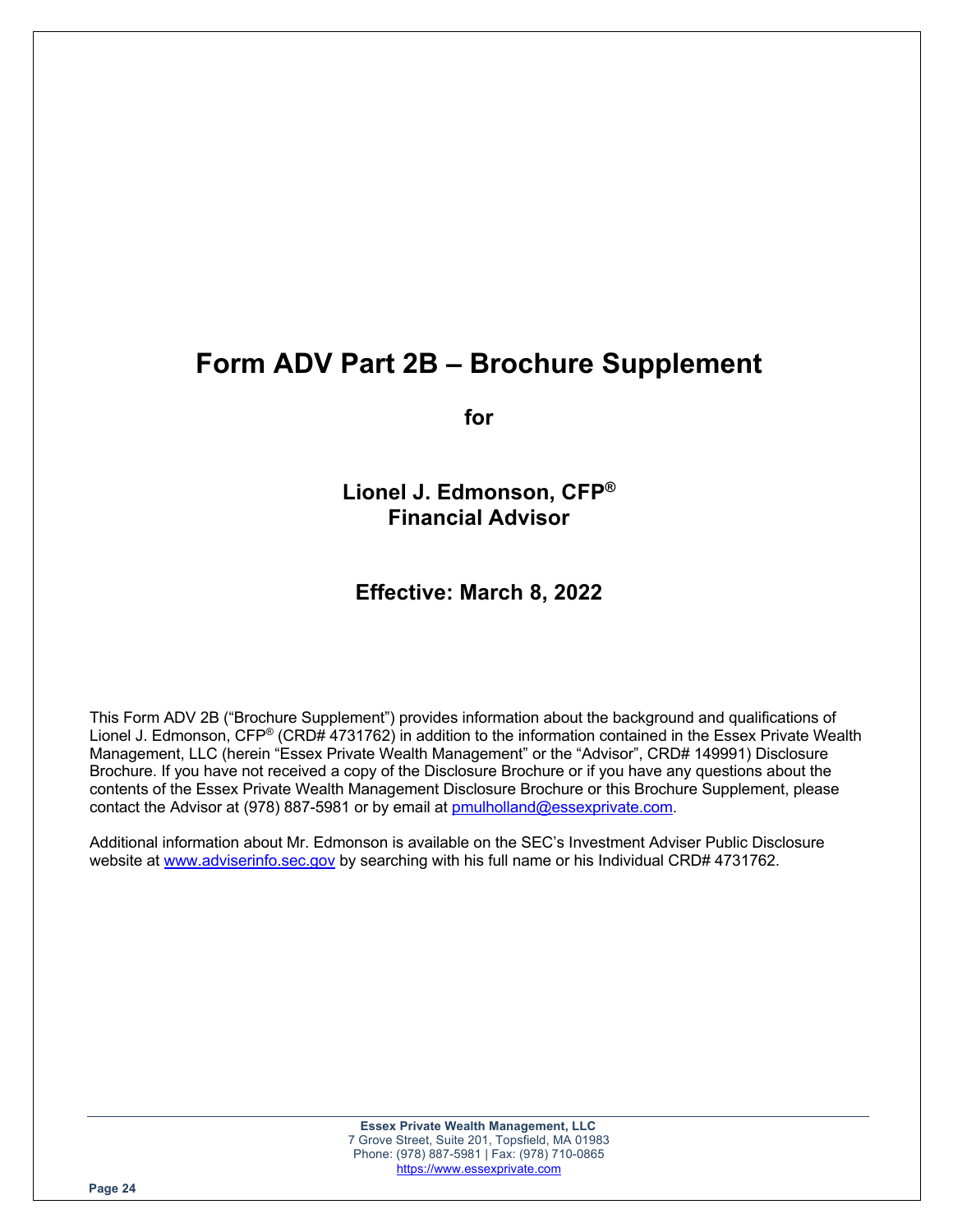# **Item 2 – Educational Background and Business Experience**

Lionel J. Edmonson, CFP®, born in 1977, is dedicated to advising Clients of Essex Private Wealth Management as a Financial Advisor. Mr. Edmonson earned a Bachelor of Arts in Business Administration from Texas Tech University in 2000. Additional information regarding Mr. Edmonson's employment history is included below.

#### **Employment History:**

| Financial Advisor, Essex Private Wealth Management, LLC | 09/2017 to Present |
|---------------------------------------------------------|--------------------|
| Registered Representative, Huntwicke Securities, LLC    | 09/2017 to Present |
| Director Retirment Planner, Fidelity Investments        | 02/2007 to 09/2017 |

### CERTIFIED FINANCIAL PLANNER™ ("CFP®")

The CERTIFIED FINANCIAL PLANNER<sup>™</sup>, CFP<sup>®</sup> and federally registered CFP<sup>®</sup> (with flame design) marks (collectively, the "CFP® marks") are professional certification marks granted in the United States by Certified Financial Planner Board of Standards, Inc. ("CFP® Board").

The CFP® certification is a voluntary certification; no federal or state law or regulation requires financial planners to hold CFP® certification. It is recognized in the United States and a number of other countries for its (1) high standard of professional education; (2) stringent code of conduct and standards of practice; and (3) ethical requirements that govern professional engagements with clients. Currently, more than 71,000 individuals have obtained CFP® certification in the United States.

To attain the right to use the CFP®marks, an individual must satisfactorily fulfill the following requirements:

- *Education* Complete an advanced college-level course of study addressing the financial planning subject areas that CFP® Board's studies have determined as necessary for the competent and professional delivery of financial planning services, and attain a Bachelor's Degree from a regionally accredited United States college or university (or its equivalent from a foreign university). CFP® Board's financial planning subject areas include insurance planning and risk management, employee benefits planning, investment planning, income tax planning, retirement planning, and estate planning;
- *Examination* Pass the comprehensive CFP® Certification Examination. The examination includes case studies and client scenarios designed to test one's ability to correctly diagnose financial planning issues and apply one's knowledge of financial planning to real world circumstances;
- *Experience* Complete at least three years of full-time financial planning-related experience (or the equivalent, measured as 2,000 hours per year); and
- *Ethics* Agree to be bound by CFP® Board's *Standards of Professional Conduct*, a set of documents outlining the ethical and practice standards for CFP® professionals.

Individuals who become certified must complete the following ongoing education and ethics requirements in order to maintain the right to continue to use the CFP<sup>®</sup> marks:

- *Continuing Education* Complete 30 hours of continuing education hours every two years, including two hours on the *Code of Ethics* and other parts of the *Standards of Professional Conduct*, to maintain competence and keep up with developments in the financial planning field; and
- *Ethics* Renew an agreement to be bound by the *Standards of Professional Conduct.* The *Standards* prominently require that CFP® professionals provide financial planning services at a fiduciary standard of care. This means CFP® professionals must provide financial planning services in the best interests of their clients.

 $CFP<sup>®</sup>$  professionals who fail to comply with the above standards and requirements may be subject to  $CFP<sup>®</sup>$ Board's enforcement process, which could result in suspension or permanent revocation of their CFP<sup>®</sup> certification.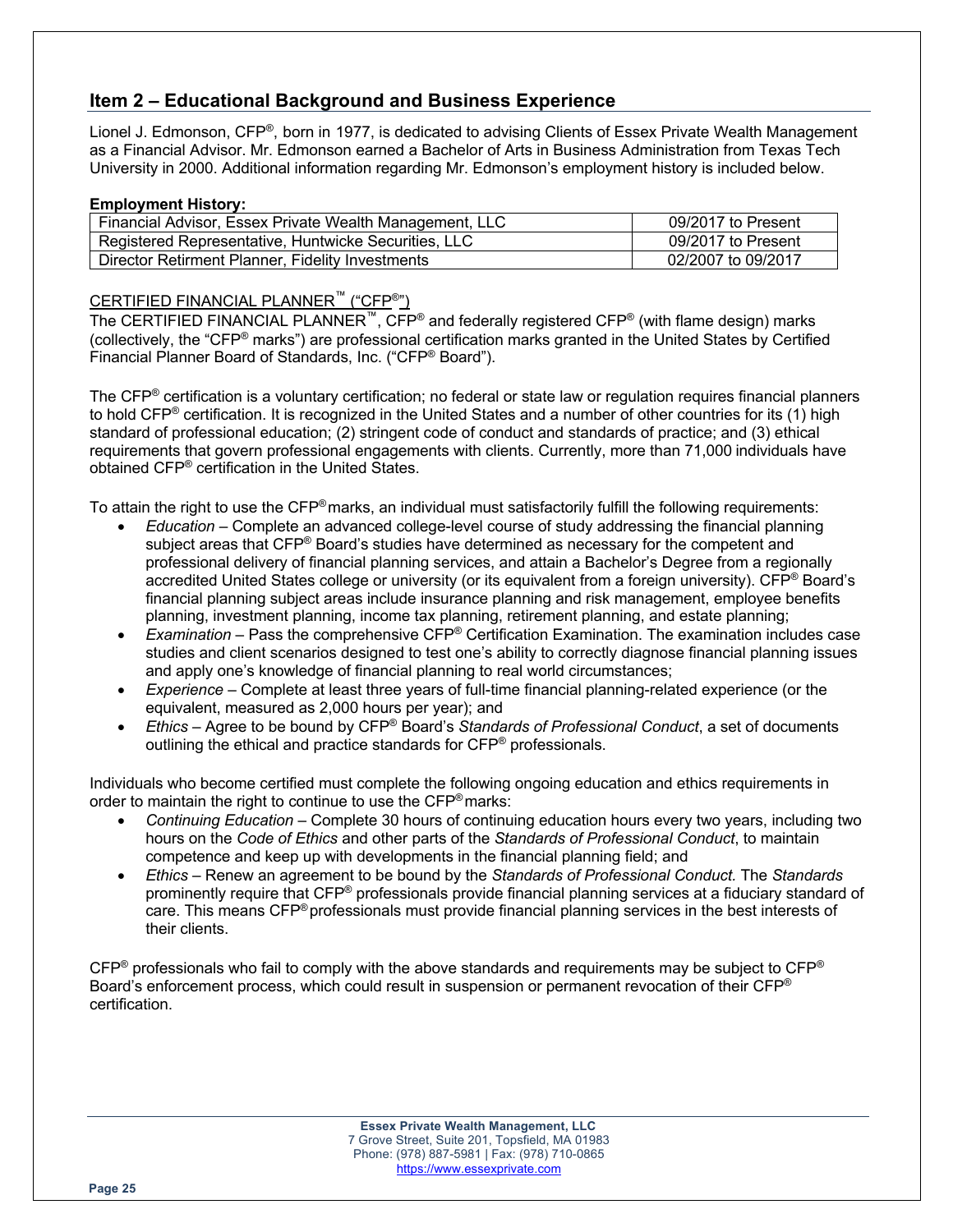## **Item 3 – Disciplinary Information**

*There are no legal, civil or disciplinary events to disclose regarding Mr. Edmonson.* Mr. Edmonson has never been involved in any regulatory, civil or criminal action. There have been no client complaints, lawsuits, arbitration claims or administrative proceedings against Mr. Edmonson.

Securities laws require an advisor to disclose any instances where the advisor or its Advisory Persons have been found liable in a legal, regulatory, civil or arbitration matter that alleges violation of securities and other statutes; fraud; false statements or omissions; theft, embezzlement or wrongful taking of property; bribery, forgery, counterfeiting, or extortion; and/or dishonest, unfair or unethical practices. *As previously noted, there are no legal, civil or disciplinary events to disclose regarding Mr. Edmonson.*

However, we do encourage you to independently view the background of Mr. Edmonson on the Investment Adviser Public Disclosure website at www.adviserinfo.sec.gov by searching with his full name or his Individual CRD# 4731762.

## **Item 4 – Other Business Activities**

#### Broker-Dealer Affiliation

Mr. Edmonson is also a registered representative of Huntwicke Securities, LLC ("Huntwicke Securities"). Huntwicke Securities is a registered broker-dealer (CRD# 146993), member FINRA, SIPC. In Mr. Edmonson's separate capacity as a registered representative, Mr. Edmonson will receive commissions for the implementation of recommendations for commissionable transactions. Clients are not obligated to implement any recommendation provided by Mr. Edmonson. Neither the Advisor nor Mr. Edmonson will earn ongoing investment advisory fees in connection with any products or services implemented in Mr. Edmonson's separate capacity as a registered representative.

## **Item 5 – Additional Compensation**

Mr. Edmonson receives additional compensation from his business activity listed in Item 4 above.

## **Item 6 – Supervision**

Mr. Edmonson serves as a Financial Advisor of Essex Private Wealth Management and is supervised by Peter Mulholland, the Chief Compliance Officer. Mr. Mulholland can be reached at (978) 887-5981.

Essex Private Wealth Management has implemented a Code of Ethics, an internal compliance document that guides each Supervised Person in meeting their fiduciary obligations to Clients of Essex Private Wealth Management. The Advisor has established procedures, and a system for applying the procedures, which would reasonably be expected to prevent and detect, insofar as practicable, any such violation by a person subject to the Advisor's supervision. Further, Essex Private Wealth Management is subject to regulatory oversight by various agencies. These agencies require registration by Essex Private Wealth Management and its Supervised Persons. As a registered entity, Essex Private Wealth Management is subject to examinations by regulators, which may be announced or unannounced. Essex Private Wealth Management is required to periodically update the information provided to these agencies and to provide various reports regarding the business activities and assets of the Advisor.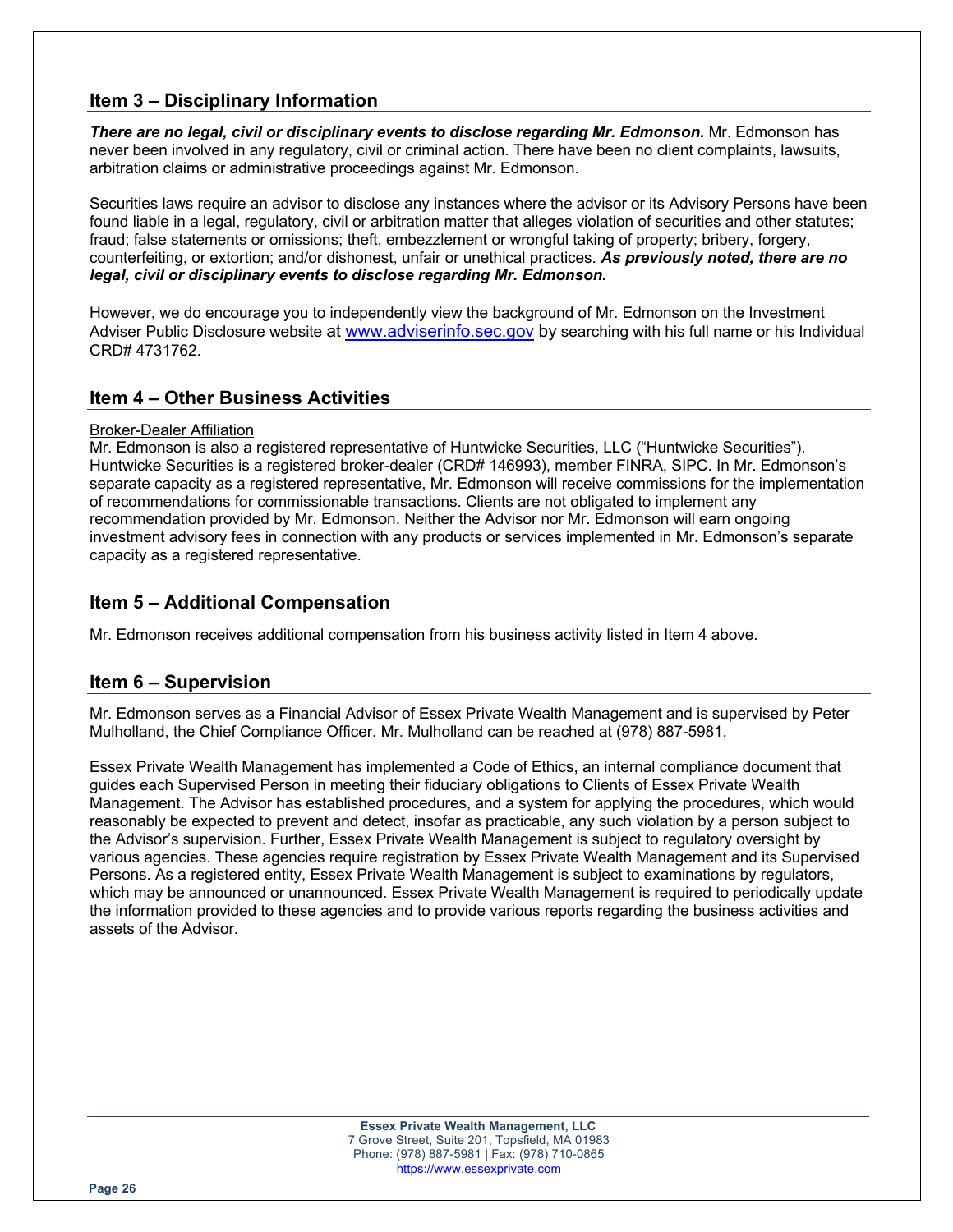# **Privacy Policy**

**Effective:** March 8, 2022

#### **Our Commitment to You**

Essex Private Wealth Management, LLC ("Essex Private Wealth Management") is committed to safeguarding the use of your personal information that we have as your Investment Advisor. Essex Private Wealth Management (referred to as "we", "our" and "us" throughout this notice) protects the security and confidentiality of the personal information we have and make efforts to ensure that such information is used for proper business purposes in connection with the management or servicing of your account. Our relationship with you is our most important asset. We understand that you have entrusted us with your private information, and we do everything we can to maintain that trust.

We do not sell your non-public personal information to anyone. Nor does Essex Private Wealth Management provide such information to others except for discrete and proper business purposes in connection with the servicing and management of your account as discussed below.

Details of our approach to privacy and how your personal non-public information is collected and used are set forth in this privacy policy.

#### **The Information We Collect About You**

You typically provide personal information when you complete the paperwork required to become our Client. This information may include your:

| • Name and address                                  | ∙ Assets                         |
|-----------------------------------------------------|----------------------------------|
| • E-mail address[es]                                | $\cdot$ Income                   |
| • Phone number[s]                                   | • Account balance                |
| • Social security or taxpayer identification number | • Investment activity            |
|                                                     | • Accounts at other institutions |

In addition, we may collect non-public information about you from the following sources:

- Information we receive on Brokerage Agreements, Managed Account Agreements and other Subscription and Account Opening Documents;
- Information we receive in the course of establishing a customer relationship including, but not limited to, applications, forms, and questionnaires;
- Information about your transactions with us or others

#### **Information About You That Essex Private Wealth Management Shares**

Essex Private Wealth Management works to provide products and services that benefit our customers. We may share non-public personal information with non-affiliated third parties (such as brokers and custodians) as necessary for us to provide agreed services and products to you consistent with applicable law. We may also disclose non-public personal information to other financial institutions with whom we have joint business arrangements for proper business purposes in connection with the management or servicing of your account. In addition, your non-public personal information may also be disclosed to you, persons we believe to be your authorized agent or representative, regulators in order to satisfy Essex Private Wealth Management' regulatory obligations, and is otherwise required or permitted by law. Lastly, we may disclose your non-public personal information to companies we hire to help administrate our business. Companies we hire to provide services of this kind are not allowed to use your personal information for their own purposes and are contractually obligated to maintain strict confidentiality. We limit their use of your personal information to the performance of the specific service we have requested.